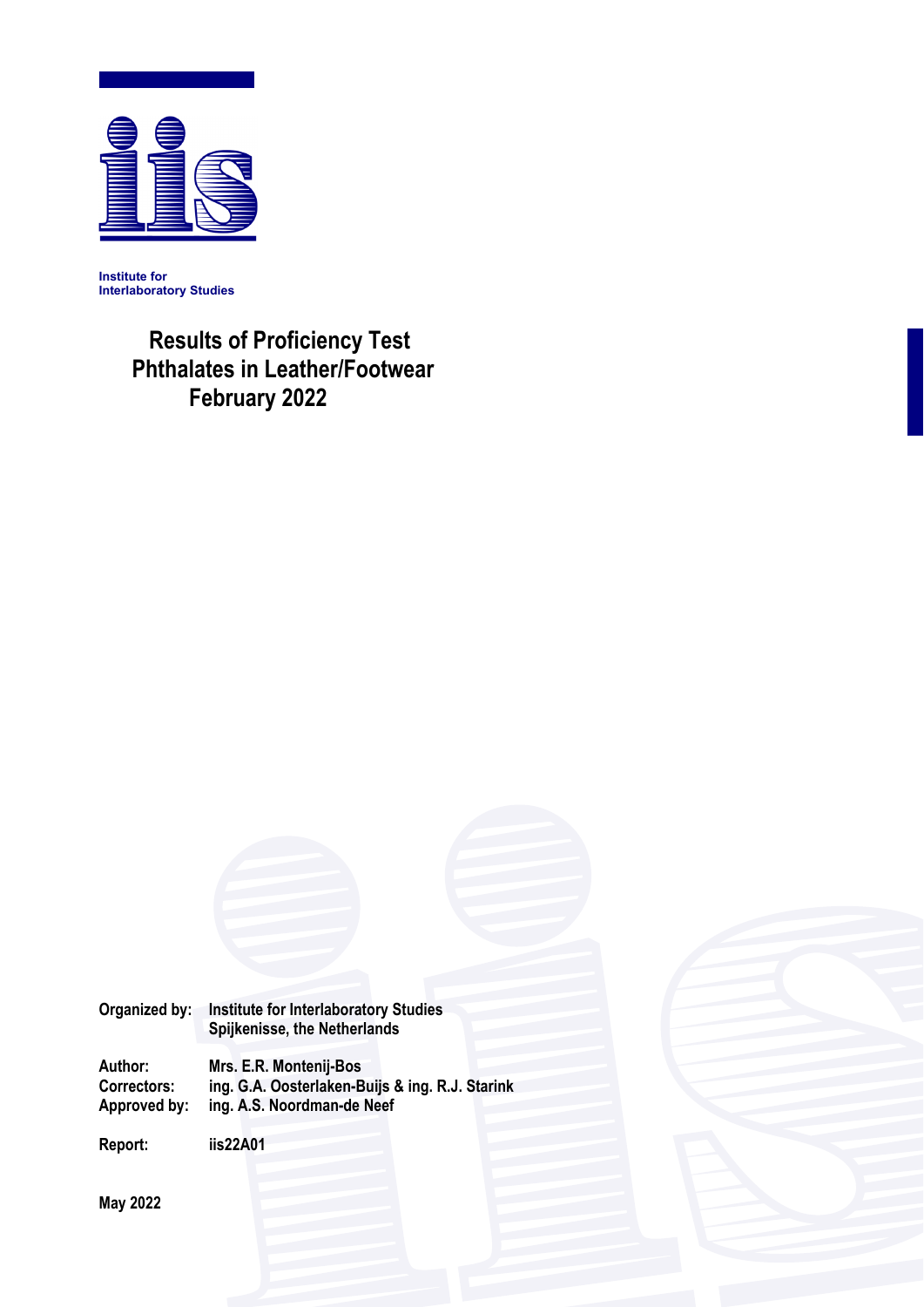# **CONTENTS**

| $\mathbf{1}$   |                                                                          |  |
|----------------|--------------------------------------------------------------------------|--|
| $\overline{2}$ |                                                                          |  |
| 2.1            |                                                                          |  |
| 2.2            |                                                                          |  |
| 2.3            |                                                                          |  |
| 2.4            |                                                                          |  |
| 2.5            |                                                                          |  |
| 3              |                                                                          |  |
| 3.1            |                                                                          |  |
| 3.2            |                                                                          |  |
| 3.3            |                                                                          |  |
| $\overline{4}$ |                                                                          |  |
| 4.1            |                                                                          |  |
| 4.2            |                                                                          |  |
| 4.3            | EVALUATION OF THE PROFICIENCY TEST OF FEBRUARY 2022 WITH PREVIOUS PTS 10 |  |
| 4.4            |                                                                          |  |
| 5              |                                                                          |  |
| 6              |                                                                          |  |

# Appendices: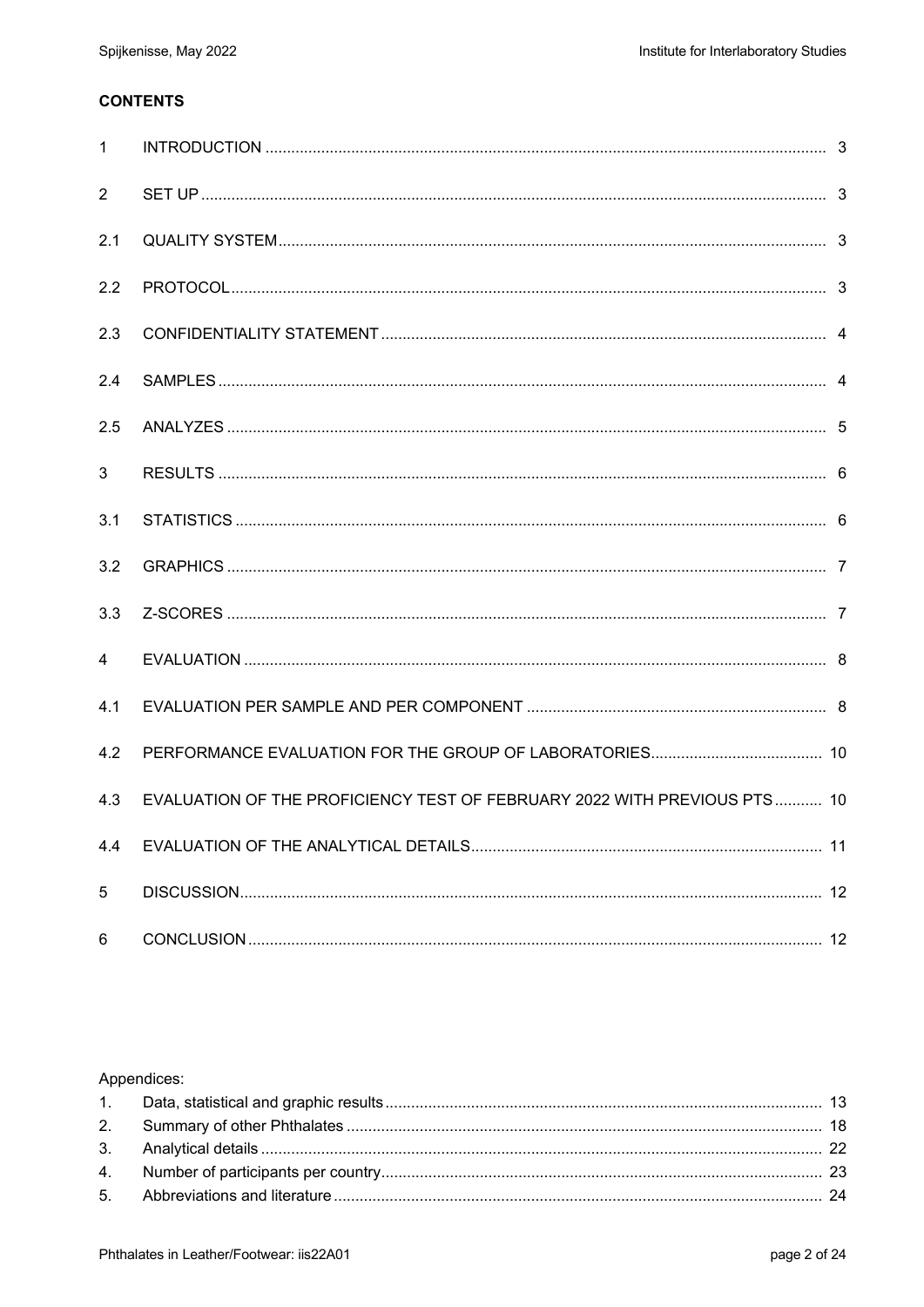#### **1 INTRODUCTION**

Phthalates is a restricted substance in a lot of applications. In the EU Phthalates are regulated in polymers by EC 1907/2006 (REACH) with a limit of 0.1%M/M. Furthermore, some Ecolabel organizations have mentioned limits for the use of Phthalates in consumer items like Textile and Leather. Well-known Ecolabelling organizations are OEKO-TEX® and BlueSign®.

Since 2017 the Institute for Interlaboratory Studies (iis) organizes a proficiency scheme for the determination of Phthalates in Leather/Footwear every year. During the annual proficiency testing program 2021/2022 it was decided to continue the proficiency test for the determination of Phthalates in Leather/Footwear.

In this interlaboratory study 49 laboratories in 24 countries registered for participation, see appendix 4 for the number of participants per country. In this report the results of the Phthalates in Leather/Footwear proficiency test are presented and discussed. This report is also electronically available through the iis website www.iisnl.com.

# **2 SET UP**

The Institute for Interlaboratory Studies (iis) in Spijkenisse, the Netherlands, was the organizer of this proficiency test (PT). Sample analyzes for fit-for-use and homogeneity testing were subcontracted to an ISO/IEC17025 accredited laboratory. It was decided to send two different leather samples of 3 grams each labelled #22505 and

#22506. The samples were positive on some Phthalates. The participants were requested to report rounded and unrounded test results. The unrounded test results were preferably used for statistical evaluation.

# **2.1 QUALITY SYSTEM**

The Institute for Interlaboratory Studies in Spijkenisse, the Netherlands, has implemented a quality system based on ISO/IEC17043:2010. This ensures strict adherence to protocols for sample preparation and statistical evaluation and 100% confidentiality of participant's data. Feedback from the participants on the reported data is encouraged and customer's satisfaction is measured on a regular basis by sending out questionnaires.

# **2.2 PROTOCOL**

The protocol followed in the organization of this proficiency test was the one as described for proficiency testing in the report 'iis Interlaboratory Studies: Protocol for the Organisation, Statistics and Evaluation' of June 2018 (iis-protocol, version 3.5). This protocol is electronically available through the iis website www.iisnl.com, from the FAQ page.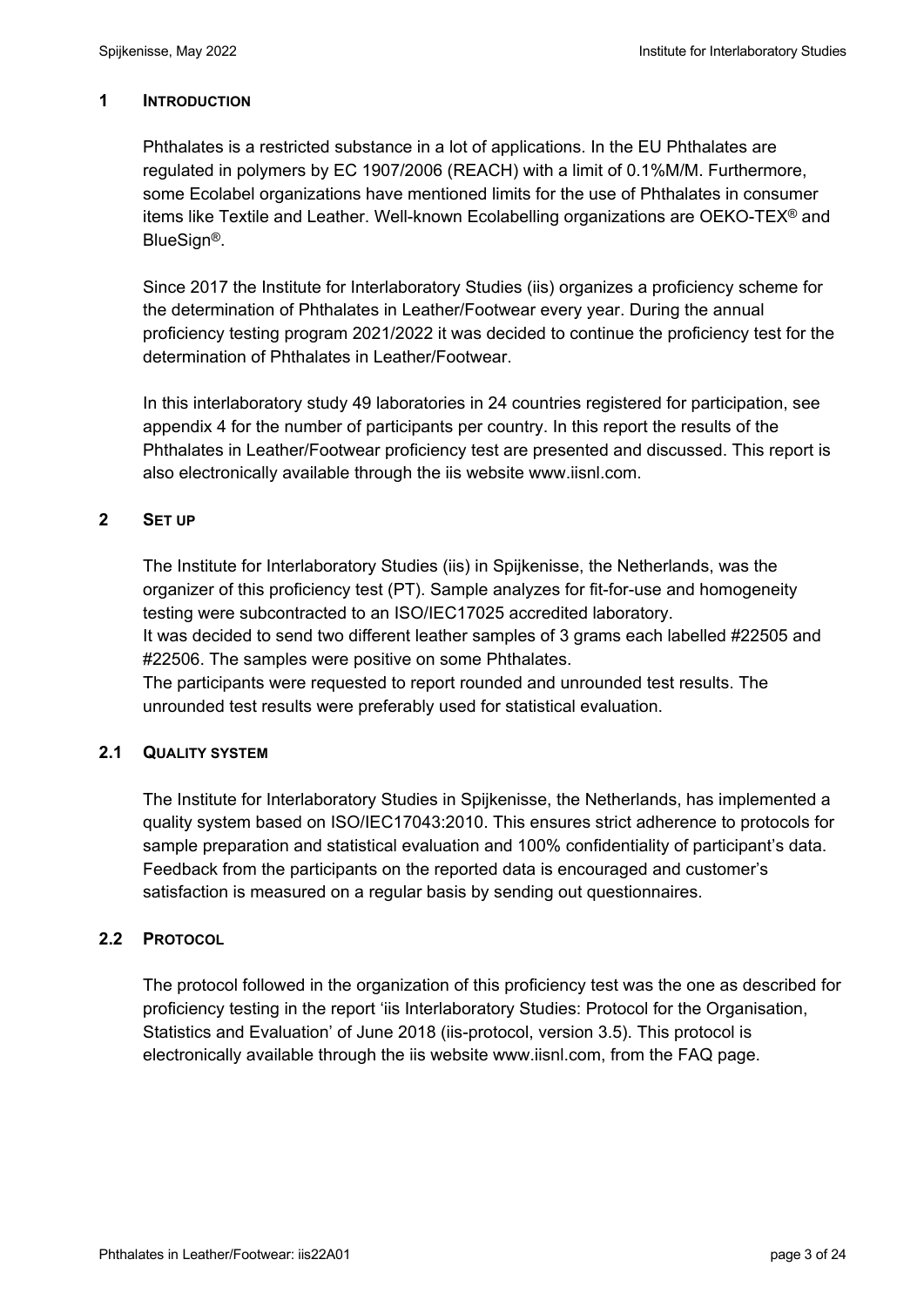# **2.3 CONFIDENTIALITY STATEMENT**

All data presented in this report must be regarded as confidential and for use by the participating companies only. Disclosure of the information in this report is only allowed by means of the entire report. Use of the contents of this report for third parties is only allowed by written permission of the Institute for Interlaboratory Studies. Disclosure of the identity of one or more of the participating companies will be done only after receipt of a written agreement of the companies involved.

# **2.4 SAMPLES**

For the first sample a batch of grey leather, positive for Di-iso-butyl phthalate (DIBP) and Din-pentyl phthalate (DNPP), was selected. After homogenization 100 small bags were filled with approximately 3 grams each and labelled #22505.

The homogeneity of the subsamples was checked by determination of DIBP and DNPP in accordance with an in-house method on 7 stratified randomly selected subsamples.

|                 | <b>DIBP</b><br>in %M/M | <b>DNPP</b><br>in %M/M |
|-----------------|------------------------|------------------------|
| sample #22505-1 | 0.0800                 | 0.0890                 |
| sample #22505-2 | 0.0752                 | 0.0757                 |
| sample #22505-3 | 0.0927                 | 0.0868                 |
| sample #22505-4 | 0.0875                 | 0.0875                 |
| sample #22505-5 | 0.0801                 | 0.0860                 |
| sample #22505-6 | 0.0832                 | 0.0813                 |
| sample #22505-7 | 0.0797                 | 0.0785                 |

Table 1: homogeneity test results of subsamples #22505

From the above test results the repeatabilities were calculated and compared with 0.3 times the corresponding reproducibility of the reference method in agreement with the procedure of ISO13528, Annex B2 in the next table.

|                                   | <b>DIBP</b><br>in %M/M | <b>DNPP</b><br>in %M/M |
|-----------------------------------|------------------------|------------------------|
| r (observed)                      | 0.0163                 | 0.0142                 |
| reference method                  | iis memo 2201          | iis memo 2201          |
| $0.3 \times R$ (reference method) | 0.0146                 | 0.0147                 |

Table 2: evaluation of the repeatabilities of subsamples #22505, see also paragraph 4.1 for more details

The calculated repeatabilities were in agreement with 0.3 times the corresponding reproducibility of the reference method. Therefore, homogeneity of the subsamples was assumed.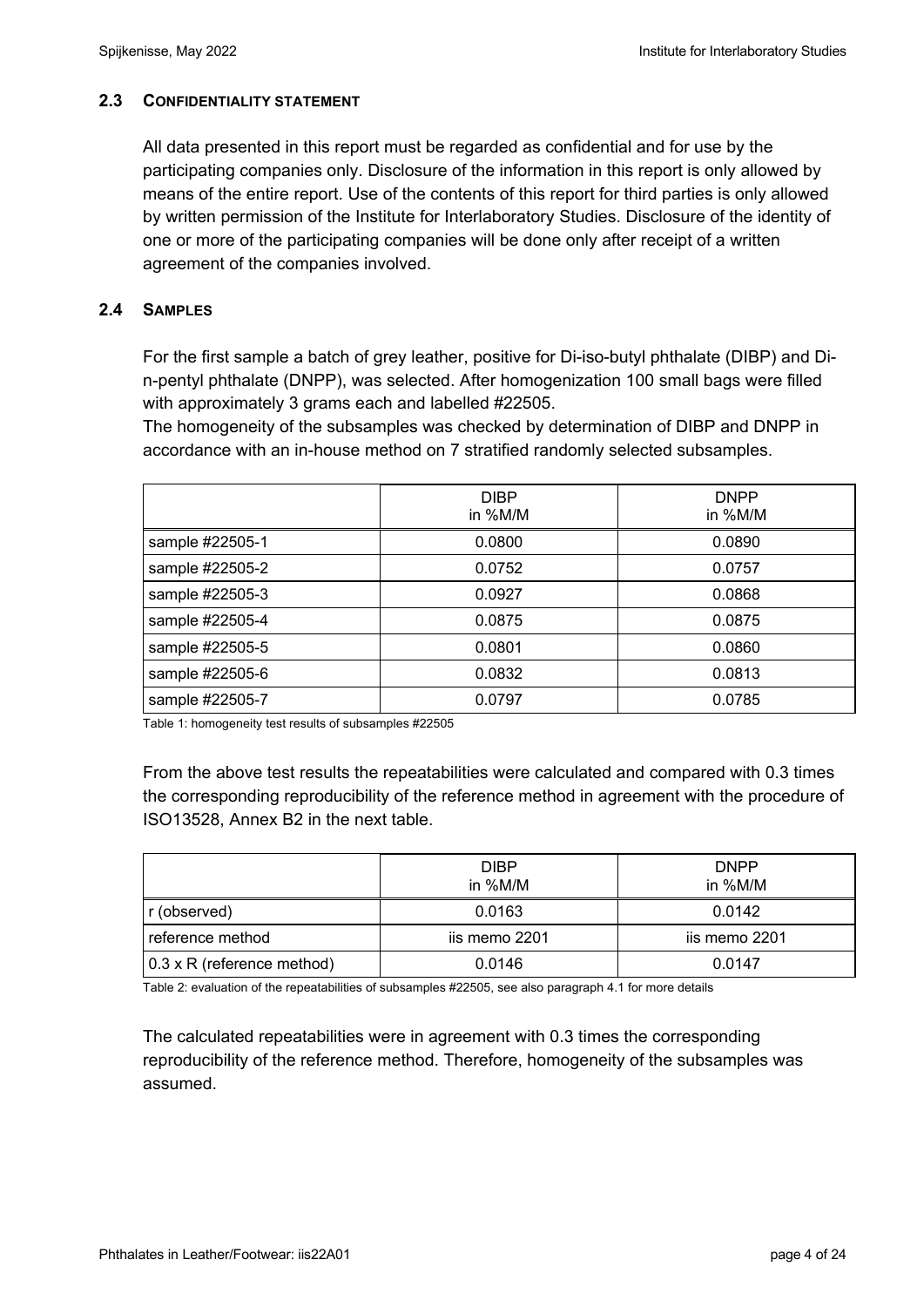For the second sample a batch of a brown grinded leather, positive for Benzyl butyl phthalate (BBP) and Di-n-octyl phthalate (DNOP), was selected. After homogenization 80 small bags were filled with approximately 3 grams each and labelled #22506.

The homogeneity of the subsamples was checked by determination of BBP and DNOP in accordance with an in-house method on 10 stratified randomly selected subsamples.

|                  | <b>BBP</b><br>in %M/M | <b>DNOP</b><br>in %M/M |
|------------------|-----------------------|------------------------|
| sample #22506-1  | 0.1260                | 0.1655                 |
| sample #22506-2  | 0.1159                | 0.1554                 |
| sample #22506-3  | 0.1138                | 0.1559                 |
| sample #22506-4  | 0.1138                | 0.1472                 |
| sample #22506-5  | 0.1071                | 0.1481                 |
| sample #22506-6  | 0.1141                | 0.1554                 |
| sample #22506-7  | 0.1127                | 0.1477                 |
| sample #22506-8  | 0.1206                | 0.1610                 |
| sample #22506-9  | 0.1317                | 0.1758                 |
| sample #22506-10 | 0.1279                | 0.1739                 |

Table 3: homogeneity test results of subsamples #22506

From the above test results the repeatabilities were calculated and compared with 0.3 times the corresponding reproducibility of the reference method in agreement with the procedure of ISO13528, Annex B2 in the next table.

|                                   | <b>BBP</b><br>in %M/M | <b>DNOP</b><br>in %M/M |
|-----------------------------------|-----------------------|------------------------|
| r (observed)                      | 0.0220                | 0.0290                 |
| reference method                  | iis memo 2201         | iis memo 2201          |
| $0.3 \times R$ (reference method) | 0.0209                | 0.0280                 |

Table 4: evaluation of the repeatabilities of subsamples #22506, see also paragraph 4.1 for more details

The calculated repeatabilities were in agreement with 0.3 times the corresponding reproducibility of the reference method. Therefore, homogeneity of the subsamples was assumed.

To each of the participating laboratories one leather sample labelled #22505 and one leather sample labelled #22506 was sent on February 2, 2022.

# **2.5 ANALYZES**

The participants were requested to determine on samples #22505 and #22506, sixteen individual Phthalates (see appendices 1 and 2) and eventually other Phthalates when identified. It was also requested to report if the laboratory was accredited for the determined components and some analytical details.

Furthermore, to ensure the homogeneity it was requested to not use less than 0.5 gram per determination. And not to dry or age the sample, nor determine volatile matter.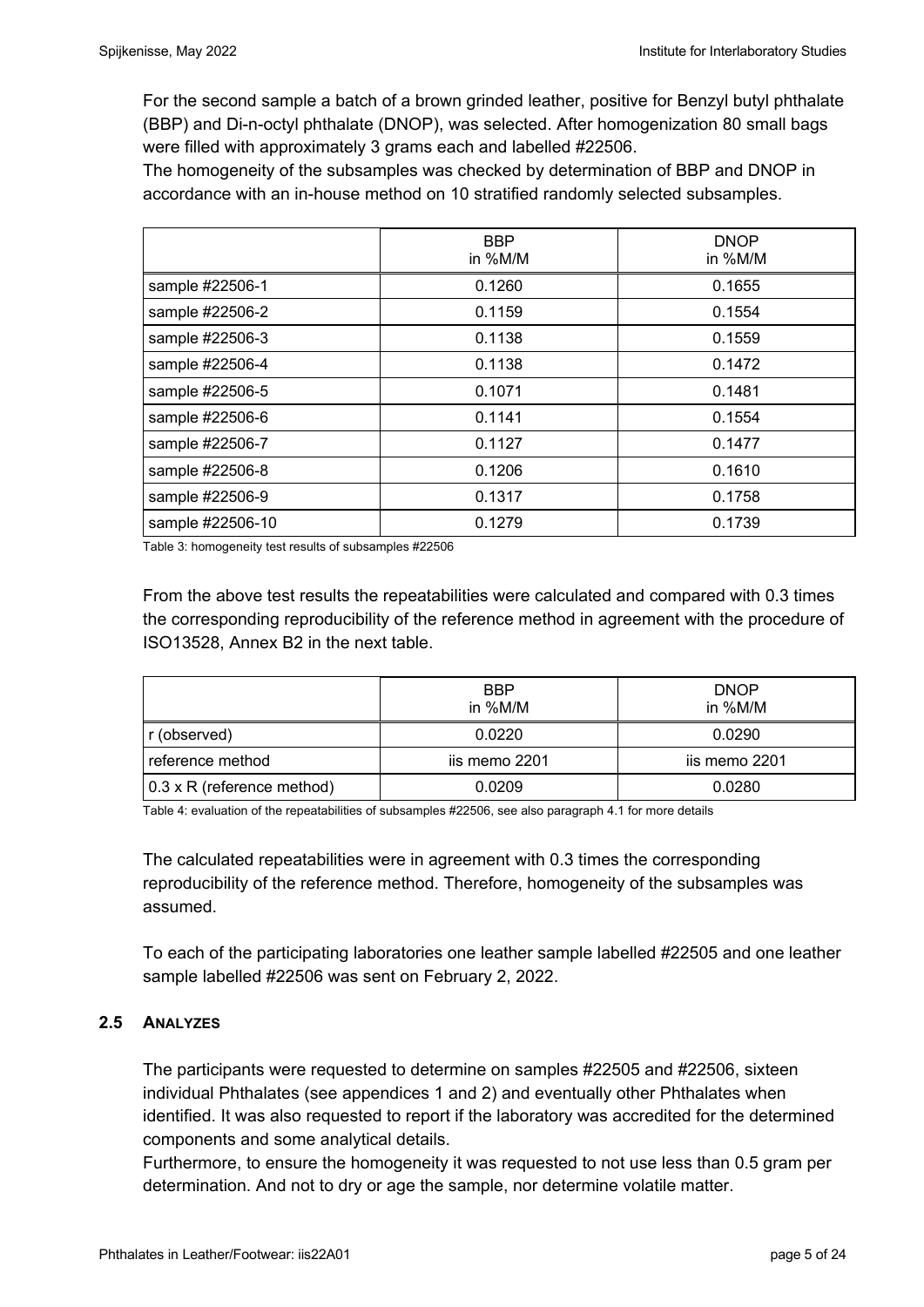It was explicitly requested to treat the samples as if they were routine samples and to report the test results using the indicated units on the report form and not to round the test results but report as much significant figures as possible. It was also requested not to report 'less than' results which are above the detection limit, because such results cannot be used for meaningful statistical evaluations.

To get comparable test results a detailed report form and a letter of instructions are prepared. On the report form the reporting units are given as well as the reference test methods (when applicable) that will be used during the evaluation. The detailed report form and the letter of instructions are both made available on the data entry portal www.kpmd.co.uk/sgs-iis-cts/. The participating laboratories are also requested to confirm the sample receipt on this data entry portal. The letter of instructions can also be downloaded from the iis website www.iisnl.com.

# **3 RESULTS**

During five weeks after sample dispatch, the results of the participants were gathered via the data entry portal www.kpmd.co.uk/sgs-iis-cts/. The reported test results are tabulated per sample and determination in appendices 1 and 2 of this report. The laboratories are presented by the code numbers.

Directly after the deadline a reminder was sent to those laboratories that had not reported test results at that moment. Shortly after the deadline, the available test results were screened for suspect data. A test result was called suspect in case the Huber Elimination Rule (a robust outlier test) found it to be an outlier. The laboratories that produced these suspect data were asked to check the reported test results (no reanalyzes). Additional or corrected test results are used for the data analysis and the original results are placed under 'Remarks' in the result tables in appendices 1 or 2. Test results that came in after the deadline were not taken into account in this screening for suspect data and thus these participants were not requested for checks.

# **3.1 STATISTICS**

The protocol followed in the organization of this proficiency test was the one as described for proficiency testing in the report 'iis Interlaboratory Studies: Protocol for the Organisation, Statistics and Evaluation' of June 2018 (iis-protocol, version 3.5). For the statistical evaluation the *unrounded* (when available) figures were used instead of the rounded test results. Test results reported as '<...' or '>...' were not used in the statistical

evaluation.

First, the normality of the distribution of the various data sets per determination was checked by means of the Lilliefors-test, a variant of the Kolmogorov-Smirnov test and by the calculation of skewness and kurtosis. Evaluation of the three normality indicators in combination with the visual evaluation of the graphic Kernel density plot, lead to judgement of the normality being either 'unknown', 'OK', 'suspect' or 'not OK'. After removal of outliers, this check was repeated. If a data set does not have a normal distribution, the (results of the) statistical evaluation should be used with due care.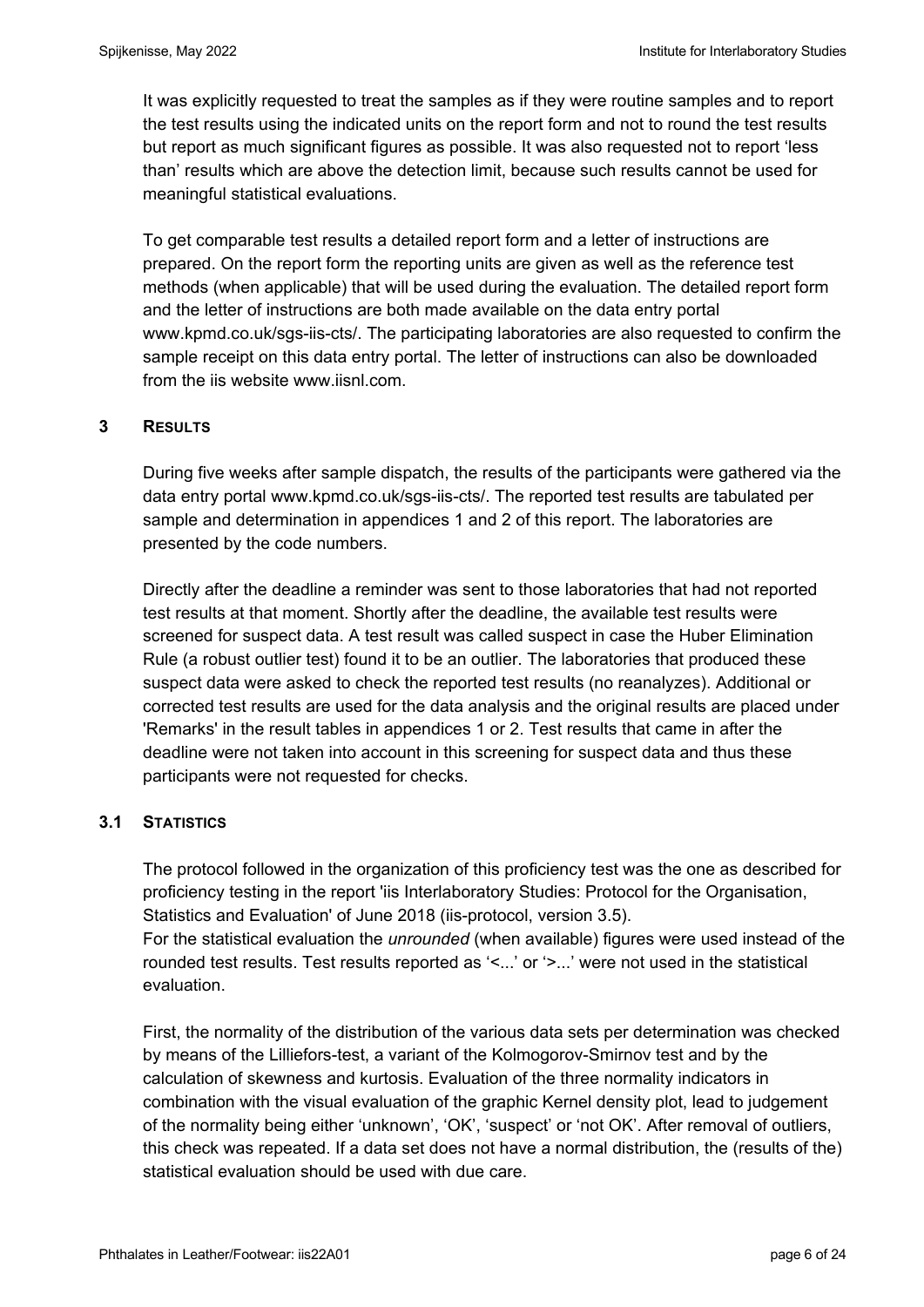The assigned value is determined by consensus based on the test results of the group of participants after rejection of the statistical outliers and/or suspect data.

According to ISO13528 all (original received or corrected) results per determination were submitted to outlier tests. In the iis procedure for proficiency tests, outliers are detected prior to calculation of the mean, standard deviation and reproducibility. For small data sets, Dixon (up to 20 test results) or Grubbs (up to 40 test results) outlier tests can be used. For larger data sets (above 20 test results) Rosner's outlier test can be used. Outliers are marked by  $D(0.01)$  for the Dixon's test, by  $G(0.01)$  or  $DG(0.01)$  for the Grubbs' test and by  $R(0.01)$  for the Rosner's test. Stragglers are marked by D(0.05) for the Dixon's test, by G(0.05) or DG(0.05) for the Grubbs' test and by R(0.05) for the Rosner's test. Both outliers and stragglers were not included in the calculations of averages and standard deviations.

For each assigned value, the uncertainty was determined in accordance with ISO13528. Subsequently the calculated uncertainty was evaluated against the respective requirement based on the target reproducibility in accordance with ISO13528. In this PT, the criterion of ISO13528, paragraph 9.2.1 was met for all evaluated tests, therefore, the uncertainty of all assigned values may be negligible and need not be included in the PT report.

Finally, the reproducibilities were calculated from the standard deviations by multiplying them with a factor of 2.8.

# **3.2 GRAPHICS**

In order to visualize the data against the reproducibilities from literature, Gauss plots were made, using the sorted data for one determination (see appendix 1). On the Y-axis the reported test results are plotted. The corresponding laboratory numbers are on the X-xis. The straight horizontal line presents the consensus value (a trimmed mean). The four striped lines, parallel to the consensus value line, are the +3s, +2s, -2s and -3s target reproducibility limits of the selected reference test method. Outliers and other data, which were excluded from the calculations, are represented as a cross. Accepted data are represented as a triangle.

Furthermore, Kernel Density Graphs were made. This is a method for producing a smooth density approximation to a set of data that avoids some problems associated with histograms. Also, a normal Gauss curve (dotted line) was projected over the Kernel Density Graph (smooth line) for reference. The Gauss curve is calculated from the consensus value and the corresponding standard deviation.

# **3.3 Z-SCORES**

To evaluate the performance of the participating laboratories the z-scores were calculated. As it was decided to evaluate the performance of the participants in this proficiency test (PT) against the literature requirements (derived from e.g. ISO or ASTM test methods), the z-scores were calculated using a target standard deviation. This results in an evaluation independent of the variation in this interlaboratory study.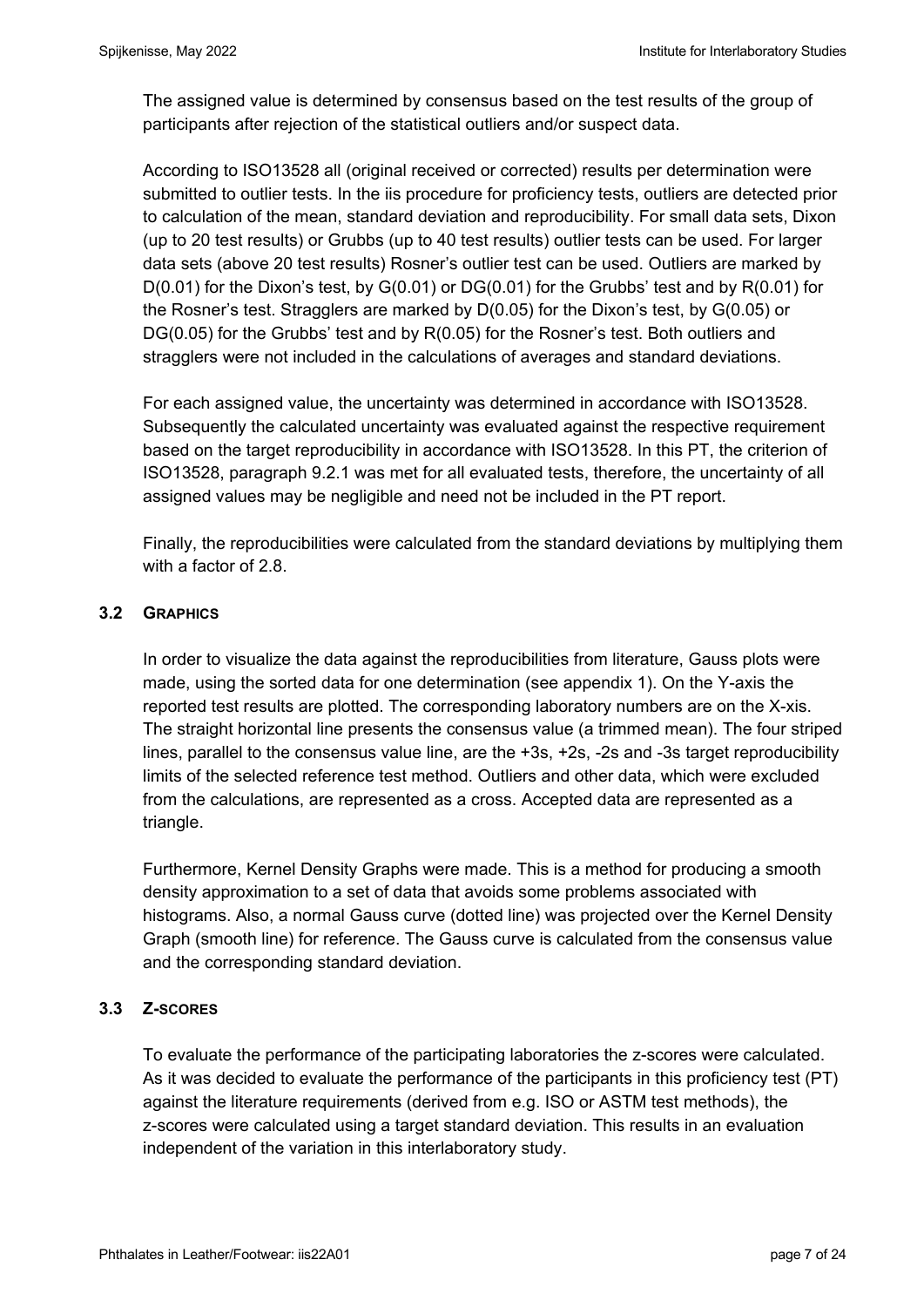The target standard deviation was calculated from the literature reproducibility by division with 2.8. In case no literature reproducibility was available, other target values were used, like Horwitz or an estimated reproducibility based on former iis proficiency tests.

When a laboratory did use a test method with a reproducibility that is significantly different from the reproducibility of the reference test method used in this report, it is strongly advised to recalculate the z-score, while using the reproducibility of the actual test method used, this in order to evaluate whether the reported test result is fit-for-use.

The z-scores were calculated according to:

```
Z_{\text{target}} = (test result - average of PT) / target standard deviation
```
The  $z_{\text{(target)}}$  scores are listed in the test result tables in appendix 1.

Absolute values for z<2 are very common and absolute values for z>3 are very rare. Therefore, the usual interpretation of z-scores is as follows:

|        | $ z  < 1$ good             |
|--------|----------------------------|
|        | $1 <  z  < 2$ satisfactory |
|        | $2 <  z  < 3$ questionable |
| 3 <  z | unsatisfactory             |

#### **4 EVALUATION**

In this proficiency test no problems were encountered with the dispatch of the samples. Four participants reported test results after the final reporting date and four other participants did not report any test results. Not all laboratories were able to report all components requested. In total 45 laboratories reported 220 numerical test results. Observed were 7 outlying test results, which is 3.2%.

In proficiency studies outlier percentages of 3% - 7.5% are quite normal.

Not all data sets proved to have a normal Gaussian distribution. These are referred to as "not OK" or "suspect". The statistical evaluation of these data sets should be used with due care, see also paragraph 3.1.

#### **4.1 EVALUATION PER SAMPLE AND PER COMPONENT**

In this section the reported test results are discussed per sample and per component. The test methods which were used by the various laboratories were taken into account for explaining the observed differences when possible and applicable. These test methods are also in the tables together with the original data in appendix 1. The abbreviations, used in these tables, are explained in appendix 5.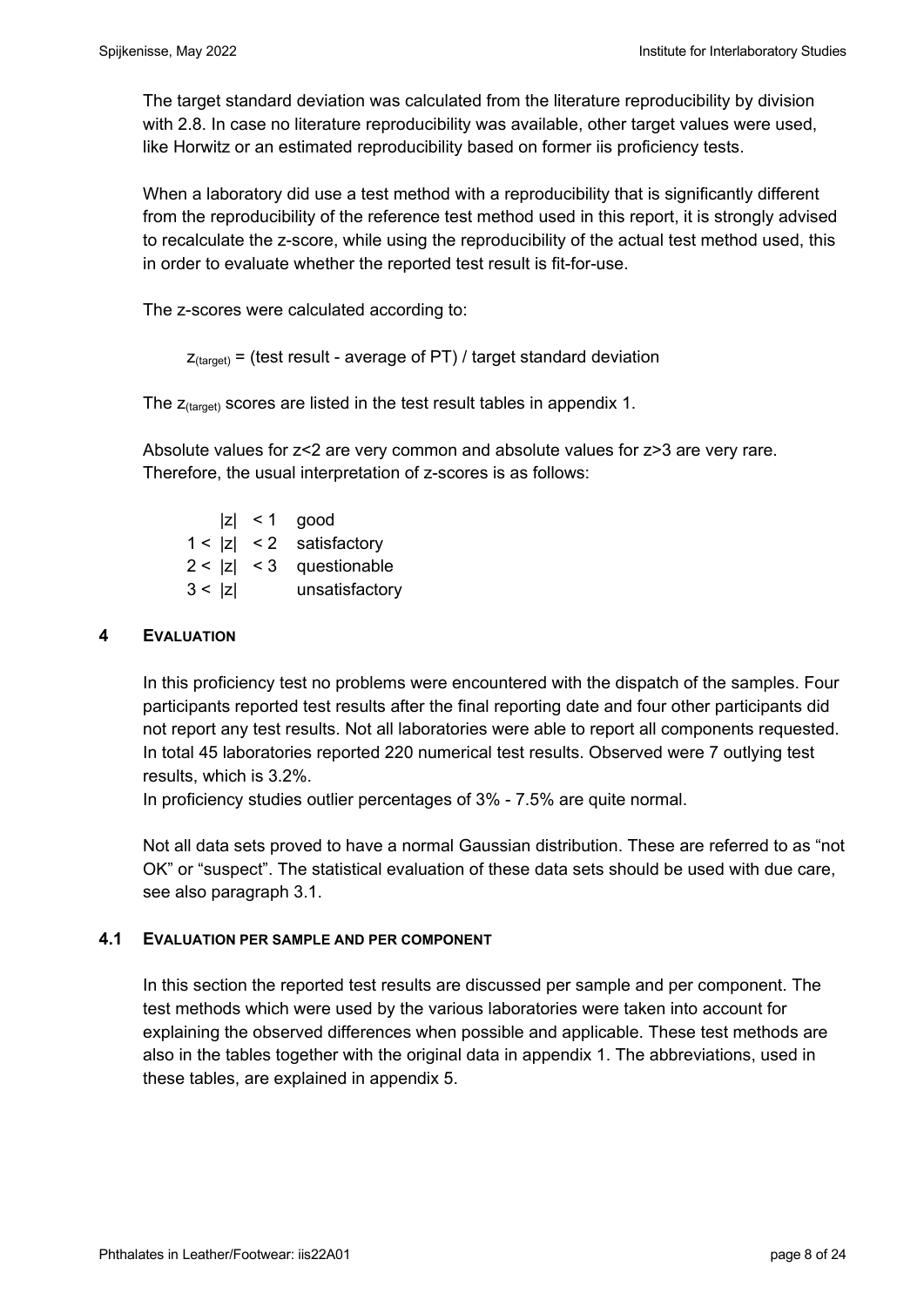Test method ISO16181 is considered to be the official test method for Phthalates in Leather/Footwear. Unfortunately, this test method provides a variety of unclear precision data. Therefore, the target reproducibility used for the evaluation of the test results of Phthalates in Polymers as prescribed in iis memo 1701 was also used for the evaluation of the quality of the test results of Phthalates in Leather/Footwear.

However, with the progress of the iis PTs of Phthalates in Leather/Footwear it was noticed that the relative standard deviations (RSD%) for Phthalates in iis PTs in Polymers is on average somewhat better than in iis PTs in Leather. Therefore, it was decided in 2022 not to use the target reproducibility based on Phthalates in Polymers any longer, but to develop a new target reproducibility based on the iis PTs for Phthalates in PTs in Leather/Footwear with the aim to estimate a more realistic target reproducibility for Phthalates in Leather/Footwear. An iis memo 2201 was made in which the development of the new precision data has been prescribed. The PT data for iis memo2201 are obtained from 6 iis PTs and 26 different data sets for 12 different Phthalates. It is observed that the relative standard deviation of the subsequent PTs and the individual Phthalates is not dependent on the individual Phthalates and therefore one target reproducibility for all individual Phthalates has been developed. The target reproducibility based on iis memo 2201 was estimated as the relative standard deviation (21%) of the mean multiplied by 2.8. This was used for the evaluation of the quality of the test results in this PT.

# **sample #22505**

| DINP:        | The determination was not problematic. Two statistical outliers were<br>observed. The calculated reproducibility after rejection of the statistical<br>outliers is in full agreement with the reproducibility derived from iis memo<br>2201. |
|--------------|----------------------------------------------------------------------------------------------------------------------------------------------------------------------------------------------------------------------------------------------|
| <b>DIBP:</b> | The determination was not problematic. No statistical outliers were<br>observed. The calculated reproducibility is in agreement with the<br>reproducibility derived from iis memo 2201.                                                      |
| DNPP:        | The determination was not problematic. Two statistical outliers were<br>observed. The calculated reproducibility after rejection of the statistical<br>outliers is in agreement with the reproducibility derived from iis memo 2201.         |

The concentrations of the other reported Phthalates were near or below the detection limit. Therefore, for these components no z-scores were calculated, see appendix 2 for the reported test results.

# **sample #22506**

- BBP: The determination was not problematic. Three statistical outliers were observed. The calculated reproducibility after rejection of the statistical outliers is in agreement with the reproducibility derived from the iis memo 2201.
- DNOP: The determination was not problematic. No statistical outliers were observed. The calculated reproducibility is in full agreement with the reproducibility derived from the iis memo 2201.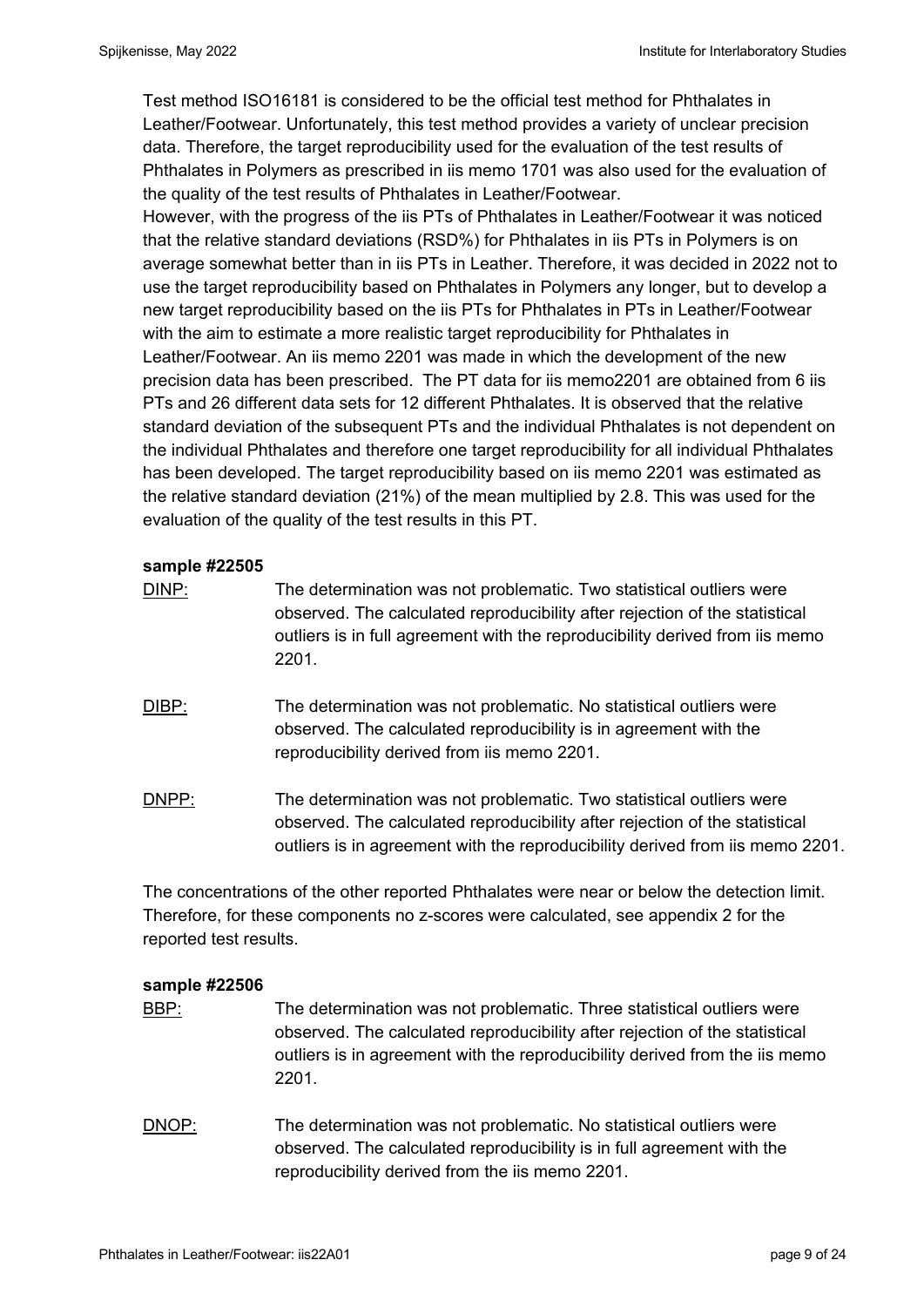The concentrations of the other reported Phthalates were near or below the detection limit. Therefore, for these components no z-scores were calculated, see appendix 2 for the reported test results.

#### **4.2 PERFORMANCE EVALUATION FOR THE GROUP OF LABORATORIES**

A comparison has been made between the reproducibility as declared by the reference test method and the reproducibility as found for the group of participating laboratories. The number of significant test results, the average, the calculated reproducibility (2.8 \* standard deviation) and the target reproducibility based on previous proficiency tests are presented in the next tables.

| ⊩Component  | unit | n  | average | $2.8 * sd$ | R(target) |
|-------------|------|----|---------|------------|-----------|
| <b>DINP</b> | %M/M | 41 | 0.027   | 0.015      | 0.016     |
| <b>DIBP</b> | %M/M | 45 | 0.062   | 0.028      | 0.037     |
| <b>DNPP</b> | %M/M | 40 | 0.072   | 0.028      | 0.042     |

Table 5: reproducibilities of tests on sample #22505

| Component   | unit | n  | average | $2.8 * sd$ | R(target) |
|-------------|------|----|---------|------------|-----------|
| <b>BBP</b>  | %M/M | 42 | 0.119   | 0.046      | 0.070     |
| <b>DNOP</b> | %M/M | 45 | 0.176   | 0.111      | 0.103     |

Table 6: reproducibilities of tests on sample #22506

Without further statistical calculations, it can be concluded that for all tests there is a good compliance of the group of participants with the reference method.

# **4.3 COMPARISON OF THE PROFICIENCY TEST OF FEBRUARY 2022 WITH PREVIOUS PTS**

|                                    | February<br>2022 | March<br>2021 | May<br>2020 | May<br>2019 | April<br>2018 |
|------------------------------------|------------------|---------------|-------------|-------------|---------------|
| Number of reporting laboratories   | 45               | 46            | 42          | 54          | 66            |
| Number of test results             | 220              | 256           | 180         | 224         | 123           |
| Number of statistical outliers     |                  | 12            | 5           | 10          |               |
| Percentage of statistical outliers | 3.2%             | 4.7%          | 2.8%        | 4.5%        | 1.6%          |

Table 7: comparison with previous proficiency tests

In proficiency tests, outlier percentages of 3% - 7.5% are quite normal.

The performance of the determinations of the proficiency test was compared, expressed as relative standard deviation (RSD) of the PTs, see below table.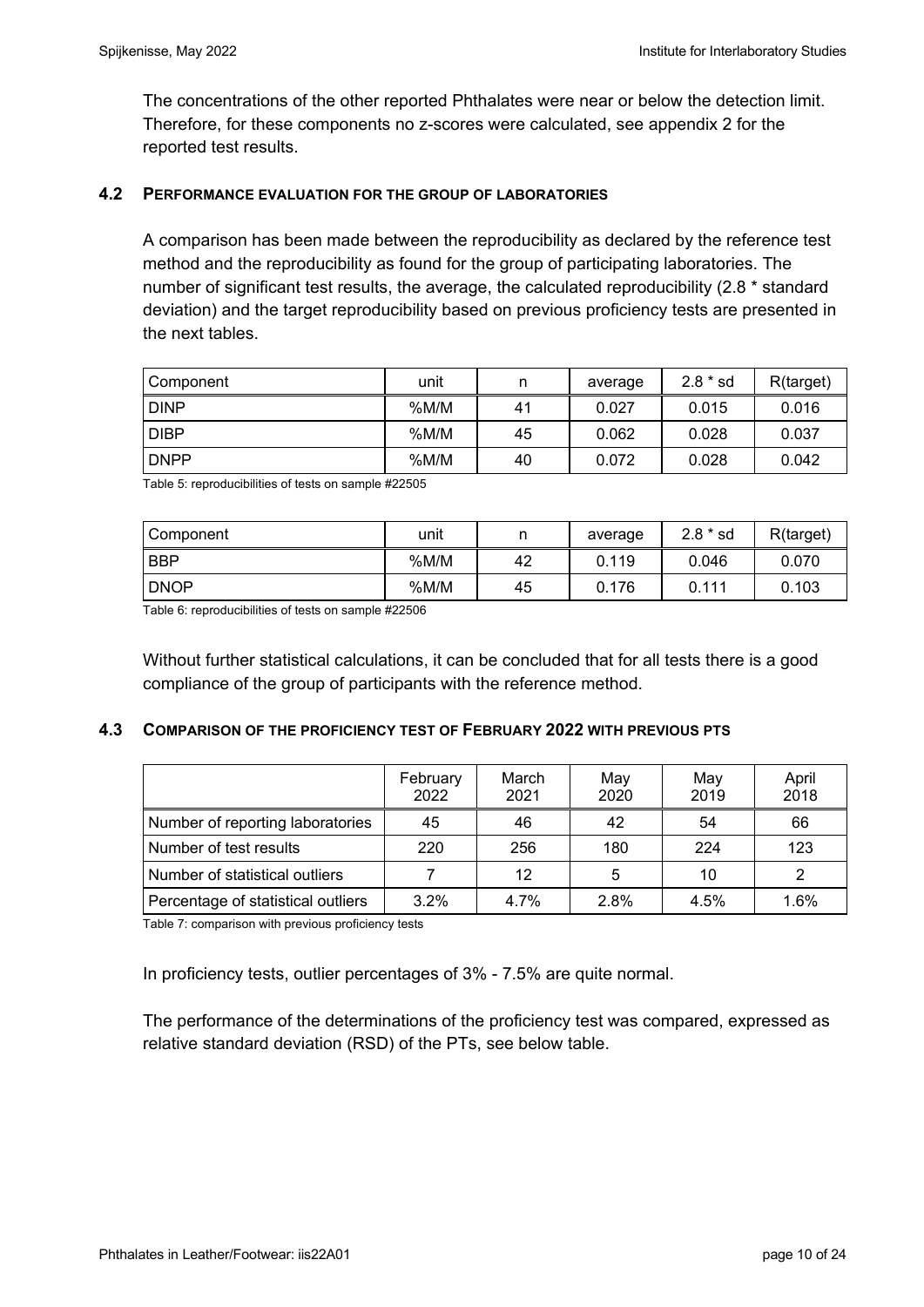| Component   | February<br>2022 | March<br>2021 | May<br>2020 | May<br>2019 | 2017-2018 | iis memo<br>2201 |
|-------------|------------------|---------------|-------------|-------------|-----------|------------------|
| <b>BBP</b>  | 14%              | 17%           | 22%         | n.e.        | 13-16%    | 21%              |
| <b>DEHP</b> | n.e.             | 19%           | 25%         | n.e.        | n.e.      | 21%              |
| <b>DBP</b>  | n.e.             | 17-21%        | n.e.        | n.e.        | 18%       | 21%              |
| <b>DIDP</b> | n.e.             | 38%           | n.e.        | 21%         | n.e.      | 21%              |
| <b>DINP</b> | 20%              | 18%           | n.e.        | 29%         | n.e.      | 21%              |
| <b>DNOP</b> | 22%              | n.e.          | n.e.        | n.e.        | n.e.      | 21%              |
| <b>DCHP</b> | n.e.             | n.e.          | 16%         | n.e.        | 21%       | 21%              |
| <b>DEP</b>  | n.e.             | n.e.          | 23-27%      | n.e.        | n.e.      | 21%              |
| <b>DMP</b>  | n.e.             | n.e.          | n.e.        | 33-46%      | n.e.      | 21%              |
| <b>DNHP</b> | n.e.             | n.e.          | n.e.        | 14%         | n.e.      | 21%              |
| <b>DNPP</b> | 14%              | n.e.          | n.e.        | n.e.        | n.e.      | 21%              |
| <b>DIBP</b> | 16%              | n.e.          | n.e.        | n.e.        | 16%       | 21%              |

Table 8: development of uncertainties over the years

The uncertainty (RSD) of the determined Phthalates in this PT is in line with previous PTs.

#### **4.4 EVALUATION OF THE ANALYTICAL DETAILS**

The reported analytical details from the participants are listed in appendix 3. Based on the answers given by the participants the following can be summarized:

- About 88% of the reporting participants mentioned that they are accredited for the determination of Phthalates in Leather/Footwear.
- About 70% of the reporting participants used a test portion between 0.5 and 1 grams. About 28% used less sample material and about 2% used a sample intake of  $2 - 3$  grams.
- A vast majority (about 90%) of the reporting participants used an extraction time of 60 minutes.
- Almost all of the reporting participants used an extraction temperature of 50°C or 60°C.
- About 18% of the reporting laboratories used Hexane/Acetone as solvent mixture to release the Phthalates. Another part of the group used Toluene (35%), THF/Hexane (22%), THF (10%), THF/Acetonitrile (10%) as solvent.

Looking at the analytical details, it may be remarkable that several participants used a sample intake of less than 0.5 grams. This deviates with the instruction "Please note, to ensure the homogeneity, do not use less than 0.5 gram per determination" in the accompanied letter of instructions. In test method ISO16181-1 the sample intake of 1.0 gram is described.

For DINP, DIBP and DNPP found in sample #22505 and for BBP and DNOP found in sample #22506 the calculated reproducibility is in agreement with the requirements target reproducibility, therefore no separate statistical analysis has been performed.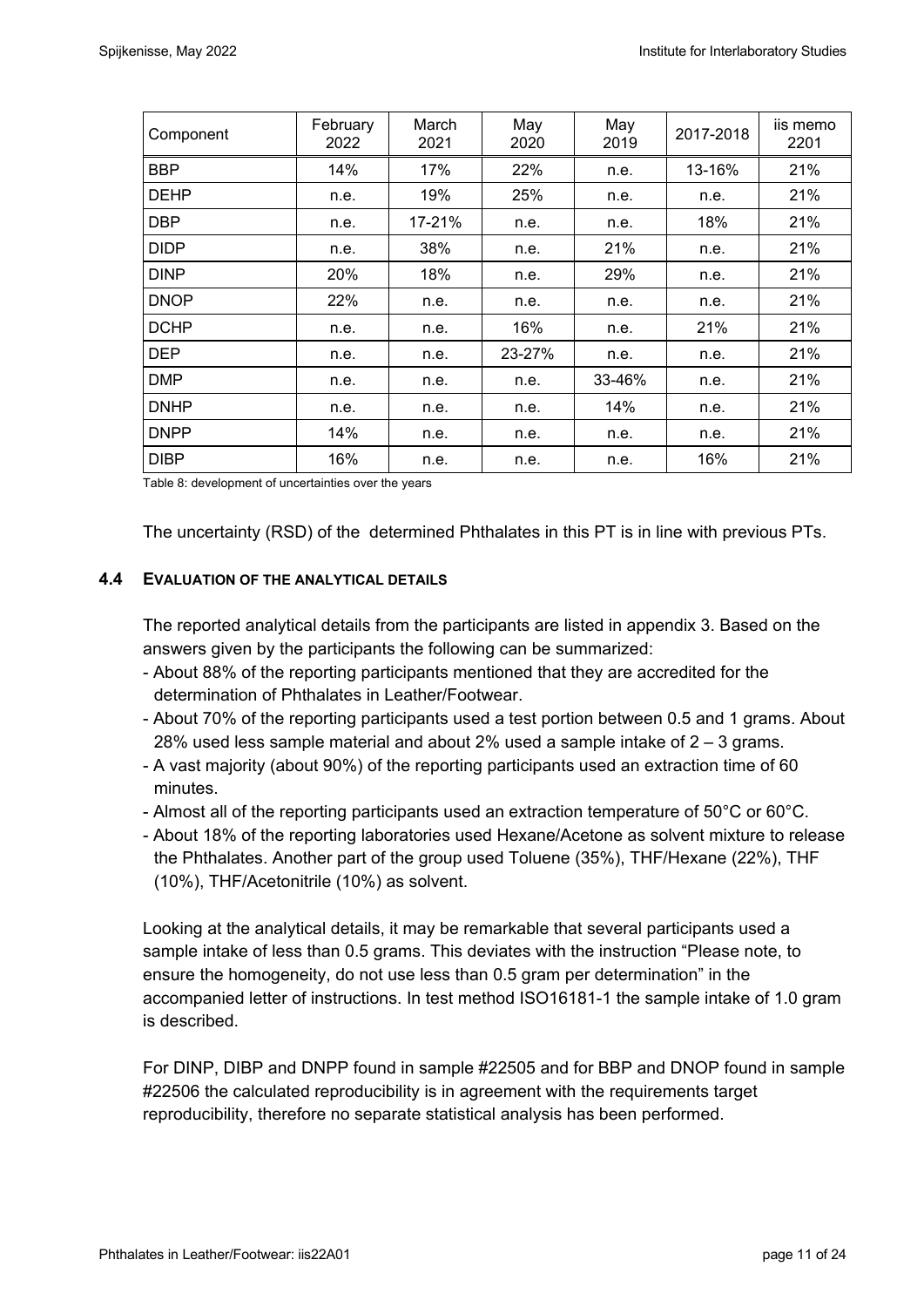# **5 DISCUSSION**

In this proficiency test for the determination of Phthalates in Leather/Footwear, it was noticed that almost all of the participants were able to detect the Phthalates present in sample #22505 and sample #22506.

When the results of this interlaboratory study were compared to the LEATHER STANDARD by OEKO-TEX® and with the similar BlueSign® systems substances list or BSSL (Table 9), it was noticed that not all participants would make an identical decision about the acceptability of the samples for the determined components.

Six of the reporting laboratories would accept the sample #22505 for all categories while all other laboratories would have rejected the sample #22505 for all categories. Sample #22506 would have been rejected by all the reporting laboratories for all categories.

| baby<br>Ecolabel<br>in %M/M |        | in direct skin contact<br>in $\%$ M/M | no direct skin contact<br>in $\%$ M/M |  |
|-----------------------------|--------|---------------------------------------|---------------------------------------|--|
| BlueSign® BSSL              | < 0.05 | < 0.05                                | < 0.05                                |  |
| OEKO-TEX <sup>®</sup> 100   | < 0.05 | < 0.05                                | < 0.05                                |  |

Table 9: BlueSign® BSSL and LEATHER STANDARD by OEKO-TEX®

# **6 CONCLUSION**

Although it can be concluded that most of the participants have no problem with the determination on Phthalates in Leather/Footwear in this PT, each participating laboratory will have to evaluate its performance in this study and decide about any corrective actions if necessary.

Therefore, participation on a regular basis in this scheme could be helpful to improve the performance and thus increase of the quality of the analytical results.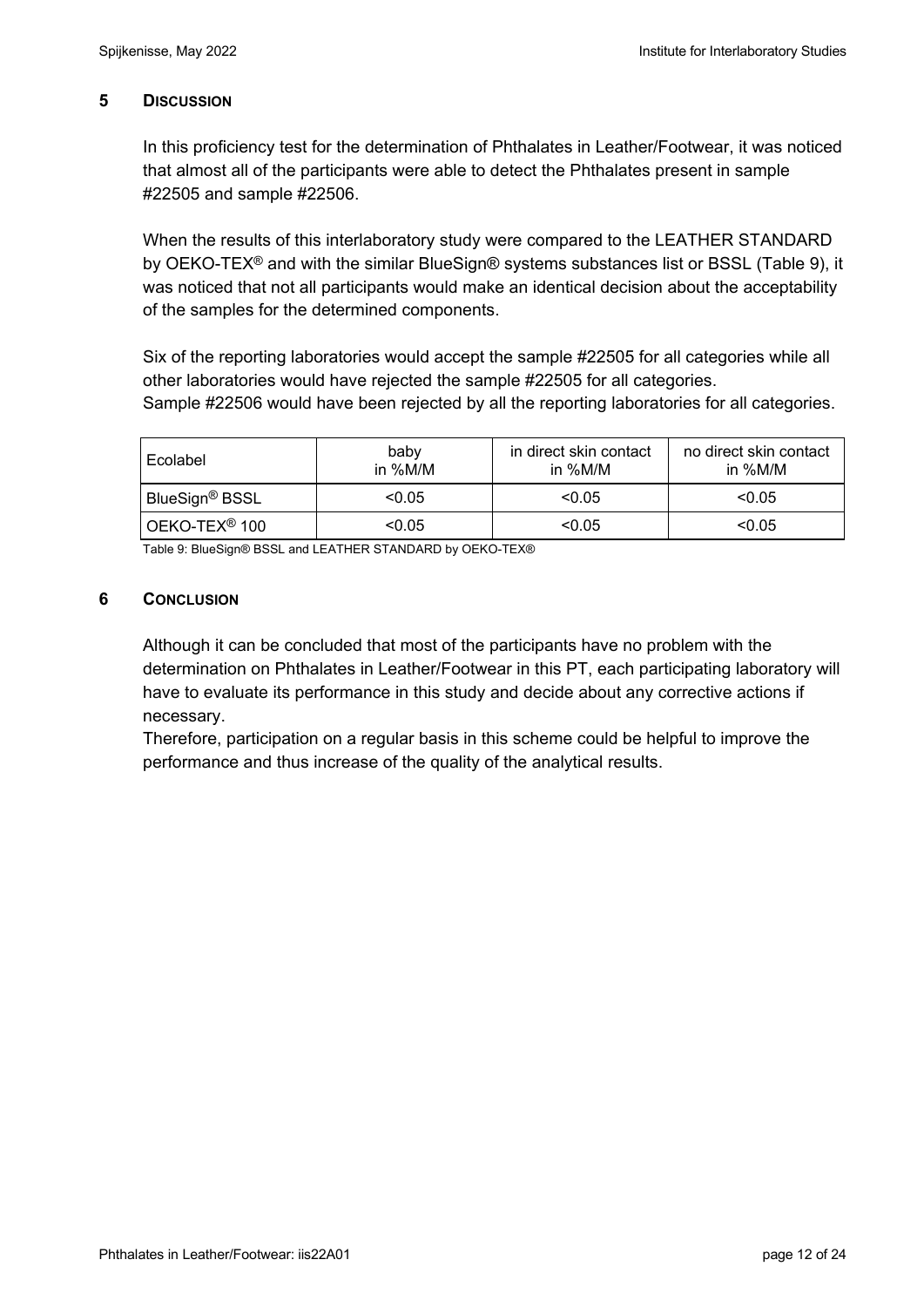#### **APPENDIX 1**

Determination of DINP - Di-iso-nonyl phthalate on sample #22505; results in %M/M

|      | ויווש וטווטוטוטוס      |                |             |         | 2000, 100 11011yi phililalalo on bampio #22000, 100ailo 111 701With |
|------|------------------------|----------------|-------------|---------|---------------------------------------------------------------------|
| lab  | method                 | value          | mark        | z(targ) | remarks                                                             |
| 210  | CPSC-CH-C1001-09.4     | 0.0266         |             | $-0.09$ |                                                                     |
| 362  | <b>ISO/TS 16181</b>    | 0.147          | R(0.01)     | 21.06   |                                                                     |
| 551  |                        | -----          |             | -----   |                                                                     |
|      |                        |                |             |         |                                                                     |
| 623  | In house               | 0.0470         | R(0.05)     | 3.49    |                                                                     |
| 841  | In house               | 0.0219         |             | -0.91   |                                                                     |
| 2129 | ISO14389               | 0.0390         |             | 2.09    |                                                                     |
| 2159 | <b>ISO/TS 16181</b>    | 0.0316         |             | 0.79    |                                                                     |
| 2215 | <b>ISO/TS 16181</b>    | 0.023          |             | $-0.72$ |                                                                     |
|      |                        |                |             |         |                                                                     |
| 2250 | <b>ISO14389</b>        | 0.01376        |             | $-2.34$ |                                                                     |
| 2265 | ISO14389               | 0.0179         |             | $-1.62$ |                                                                     |
| 2272 | ISO/TS 16181           | 0.0283         |             | 0.21    |                                                                     |
| 2310 | <b>ISO/TS 16181</b>    | 0.028          |             | 0.16    |                                                                     |
| 2311 | <b>ISO/TS 16181</b>    | 0.0269         |             | $-0.04$ |                                                                     |
| 2330 | <b>ISO14389</b>        | 0.0377         |             | 1.86    |                                                                     |
| 2347 |                        |                |             | $-0.18$ |                                                                     |
|      | ISO16181               | 0.0261         |             |         |                                                                     |
| 2350 | CPSC-CH-C1001-09.4     | 0.0344         |             | 1.28    |                                                                     |
| 2352 | ISO16181-1             | 0.0264         |             | $-0.12$ |                                                                     |
| 2358 | <b>ISO/TS 16181</b>    | 0.02569        |             | $-0.25$ |                                                                     |
| 2365 | ISO/TS 16181           | 0.0277         |             | 0.10    |                                                                     |
| 2366 | CPSC 09.4              | 0.0268         |             | $-0.05$ |                                                                     |
|      |                        |                |             |         |                                                                     |
| 2369 | <b>ISO14389</b>        | 0.026          |             | $-0.19$ |                                                                     |
| 2370 | CNS15138-1             | 0.0221         |             | $-0.88$ |                                                                     |
| 2372 | ISO14389               | 0.02209        |             | $-0.88$ |                                                                     |
| 2375 | ISO14389               | 0.030          |             | 0.51    |                                                                     |
| 2378 | ISO16181-1             | 0.026          |             | $-0.19$ |                                                                     |
| 2379 | CPSC-CH-C1001-09.4     | 0.0339         | C           | 1.19    | first reported 339.0154 %M/M                                        |
|      |                        |                |             |         |                                                                     |
| 2382 |                        | -----          |             | -----   |                                                                     |
| 2386 | ISO/TS 16181           | 0.0322         |             | 0.89    |                                                                     |
| 2390 | ISO14389               | 0.0292         |             | 0.37    |                                                                     |
| 2425 | In house               | 0.0310         |             | 0.68    |                                                                     |
| 2449 | <b>CPS</b>             | 0.0284         |             | 0.23    |                                                                     |
| 2455 |                        | -----          |             | -----   |                                                                     |
| 2511 | ISO16181-1             |                |             | $-1.35$ |                                                                     |
|      |                        | 0.0194         |             |         |                                                                     |
| 2520 | ISO/TS 16181           | 0.027          |             | $-0.02$ |                                                                     |
| 2532 | ISO/TS 16181           | 0.0265         |             | $-0.11$ |                                                                     |
| 2549 | ISO/TS 16181           | 0.0321         |             | 0.88    |                                                                     |
| 2590 | ISO/TS 16181           | 0.0244         |             | -0.48   |                                                                     |
| 2668 | <b>ISO/TS 16181</b>    | 0.0331         |             | 1.05    |                                                                     |
| 2695 | <b>ISO/TS 16181</b>    |                |             | -----   |                                                                     |
|      |                        | not determined |             |         |                                                                     |
| 2703 | In house               | 0.019          |             | $-1.42$ |                                                                     |
| 2756 |                        | -----          |             | -----   |                                                                     |
| 2815 | ISO/TS 16181           | 0.0272         |             | 0.02    |                                                                     |
| 2820 | ISO/TS 16181           | 0.02417        | С           | $-0.52$ | first reported 0.06959                                              |
| 2977 | <b>ISO/TS 16181</b>    | 0.0268         |             | $-0.05$ |                                                                     |
| 2980 | <b>ISO/TS 16181</b>    | 0.025          | C           | $-0.37$ | first reported 0.03                                                 |
|      |                        |                |             |         |                                                                     |
| 3172 | ISO8124-6              | < 0.0005       |             | <-4.67  | possibly a false negative test result?                              |
| 3210 | In house               | 0.0364         |             | 1.63    |                                                                     |
| 3228 | ISO14389               | 0.0262         |             | $-0.16$ |                                                                     |
| 3250 | ISO14389               | 0.0215         |             | $-0.99$ |                                                                     |
|      |                        |                |             |         |                                                                     |
|      | normality              | OK             |             |         |                                                                     |
|      |                        | 41             |             |         |                                                                     |
|      | n                      |                |             |         |                                                                     |
|      | outliers               | 2              |             |         |                                                                     |
|      | mean $(n)$             | 0.02711        |             |         |                                                                     |
|      | st.dev. (n)            | 0.005292       | $RSD = 20%$ |         |                                                                     |
|      | R(calc.)               | 0.01482        |             |         |                                                                     |
|      | st.dev.(iis memo 2201) | 0.005693       |             |         |                                                                     |
|      |                        |                |             |         |                                                                     |
|      | R(iis memo 2201)       | 0.01594        |             |         |                                                                     |

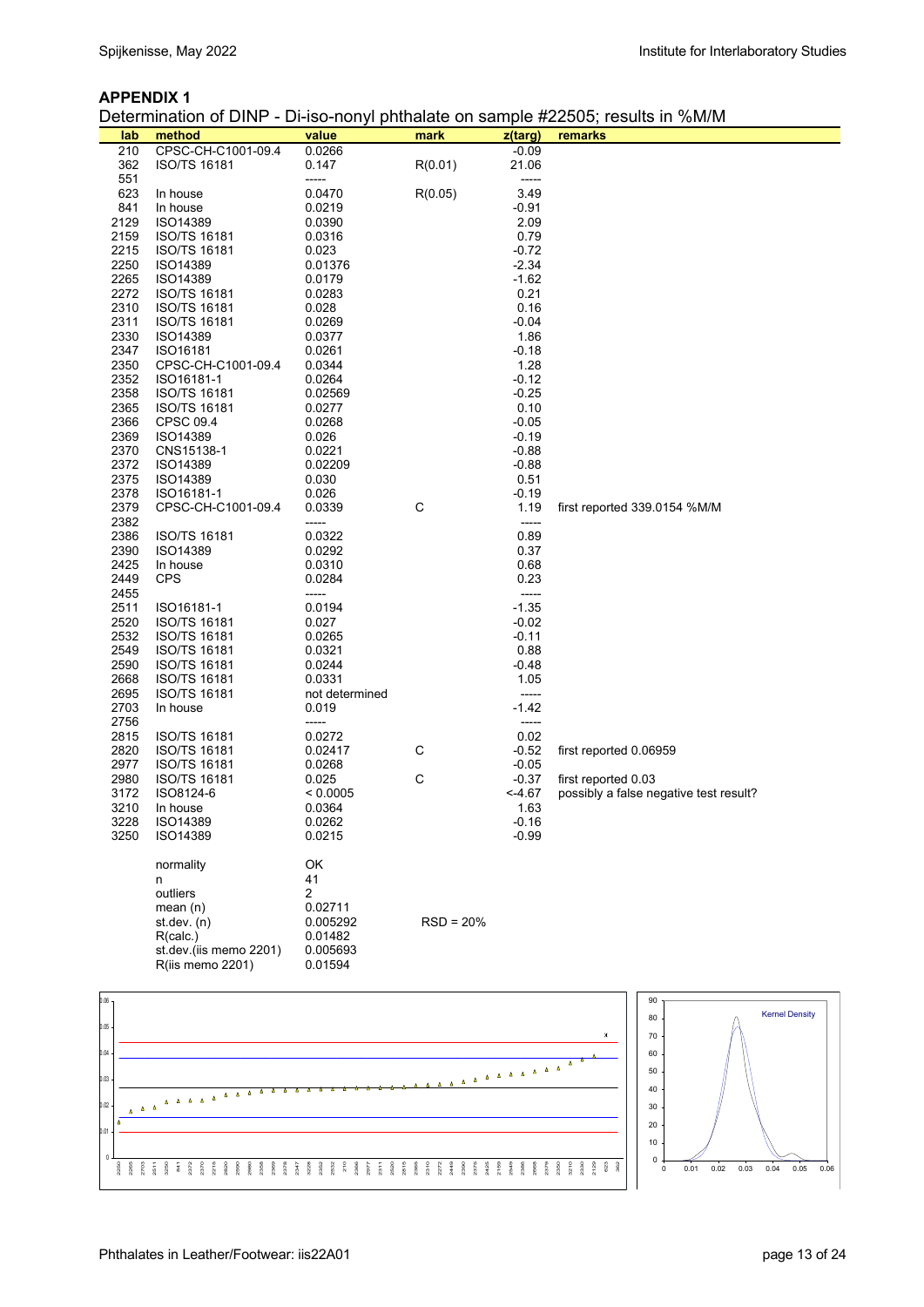# Determination of DIBP - Di-iso-butyl phthalate on sample #22505; results in %M/M

| lab               | method                 | value             | mark        | z(targ)            | remarks                      |
|-------------------|------------------------|-------------------|-------------|--------------------|------------------------------|
| 210               | CPSC-CH-C1001-09.4     | 0.0563            |             | -0.46              |                              |
| 362               | <b>ISO/TS 16181</b>    | 0.053             |             | $-0.71$            |                              |
| 551               |                        | -----             |             | -----              |                              |
| 623               | In house               | 0.069             |             | 0.52               |                              |
| 841               | In house               | 0.0649            |             | 0.20               |                              |
| 2129              | ISO14389               | 0.0660            |             | 0.29               |                              |
| 2159              | <b>ISO/TS 16181</b>    | 0.0563            |             | $-0.46$            |                              |
| 2215              | <b>ISO/TS 16181</b>    | 0.075             |             | 0.97               |                              |
| 2250<br>2265      | ISO14389<br>ISO14389   | 0.05744<br>0.0591 |             | $-0.37$<br>$-0.24$ |                              |
| 2272              | ISO/TS 16181           | 0.0645            |             | 0.17               |                              |
| 2310              | <b>ISO/TS 16181</b>    | 0.054             |             | $-0.63$            |                              |
| 2311              | ISO/TS 16181           | 0.0550            |             | $-0.55$            |                              |
| 2330              | ISO14389               | 0.0444            |             | $-1.37$            |                              |
| 2347              | ISO16181               | 0.0741            |             | 0.91               |                              |
| 2350              | CPSC-CH-C1001-09.4     | 0.0728            |             | 0.81               |                              |
| 2352              | ISO16181-1             | 0.0751            |             | 0.98               |                              |
| 2358              | <b>ISO/TS 16181</b>    | 0.07255           |             | 0.79               |                              |
| 2365              | <b>ISO/TS 16181</b>    | 0.0738            |             | 0.88               |                              |
| 2366              | CPSC 09.4              | 0.0708            |             | 0.65               |                              |
| 2369              | ISO14389               | 0.07              |             | 0.59               |                              |
| 2370              | CNS15138-1             | 0.0649            |             | 0.20               |                              |
| 2372              | ISO14389               | 0.06746           |             | 0.40               |                              |
| 2375              | ISO14389               | 0.057             |             | $-0.40$            |                              |
| 2378              | ISO16181-1             | 0.074             |             | 0.90               |                              |
| 2379              | CPSC-CH-C1001-09.4     | 0.0424            | C           | $-1.52$            | first reported 424.3826 %M/M |
| 2382              |                        | -----             |             | -----              |                              |
| 2386              | ISO/TS 16181           | 0.0545            |             | $-0.59$            |                              |
| 2390              | ISO14389               | 0.0463            |             | $-1.22$            |                              |
| 2425<br>2449      | In house<br><b>CPS</b> | 0.0680<br>0.0445  |             | 0.44<br>$-1.36$    |                              |
| 2455              |                        | -----             |             | -----              |                              |
| 2511              | ISO16181-1             | 0.0621            |             | $-0.01$            |                              |
| 2520              | <b>ISO/TS 16181</b>    | 0.048             | C           | $-1.09$            | first reported 0.092         |
| 2532              | <b>ISO/TS 16181</b>    | 0.0756            |             | 1.02               |                              |
| 2549              | <b>ISO/TS 16181</b>    | 0.0712            |             | 0.68               |                              |
| 2590              | <b>ISO/TS 16181</b>    | 0.0719            |             | 0.74               |                              |
| 2668              | ISO/TS 16181           | 0.0678            |             | 0.42               |                              |
| 2695              | ISO/TS 16181           | 0.04969           |             | $-0.96$            |                              |
| 2703              | In house               | 0.067             |             | 0.36               |                              |
| 2756              |                        | -----             |             | -----              |                              |
| 2815              | <b>ISO/TS 16181</b>    | 0.0673            |             | 0.39               |                              |
| 2820              | <b>ISO/TS 16181</b>    | 0.06640           |             | 0.32               |                              |
| 2977              | ISO/TS 16181           | 0.0532            |             | $-0.69$            |                              |
| 2980              | <b>ISO/TS 16181</b>    | 0.045             | C           | $-1.32$            | first reported 0.09          |
| 3172              | ISO8124-6              | 0.06788           |             | 0.43               |                              |
| 3210              | In house               | 0.0561            |             | $-0.47$            |                              |
| 3228              | ISO14389               | 0.0723            |             | 0.77               |                              |
| 3250              | ISO14389               | 0.0569            |             | $-0.41$            |                              |
|                   | normality              | OK                |             |                    |                              |
|                   | n                      | 45                |             |                    |                              |
|                   | outliers               | 0                 |             |                    |                              |
|                   | mean $(n)$             | 0.06226           |             |                    |                              |
|                   | st.dev. (n)            | 0.009881          | $RSD = 16%$ |                    |                              |
|                   | R(calc.)               | 0.02767           |             |                    |                              |
|                   | st.dev.(iis memo 2201) | 0.013074          |             |                    |                              |
|                   | R(iis memo 2201)       | 0.03661           |             |                    |                              |
|                   |                        |                   |             |                    |                              |
|                   |                        |                   |             |                    | 45                           |
| 0.12 <sub>1</sub> |                        |                   |             |                    |                              |

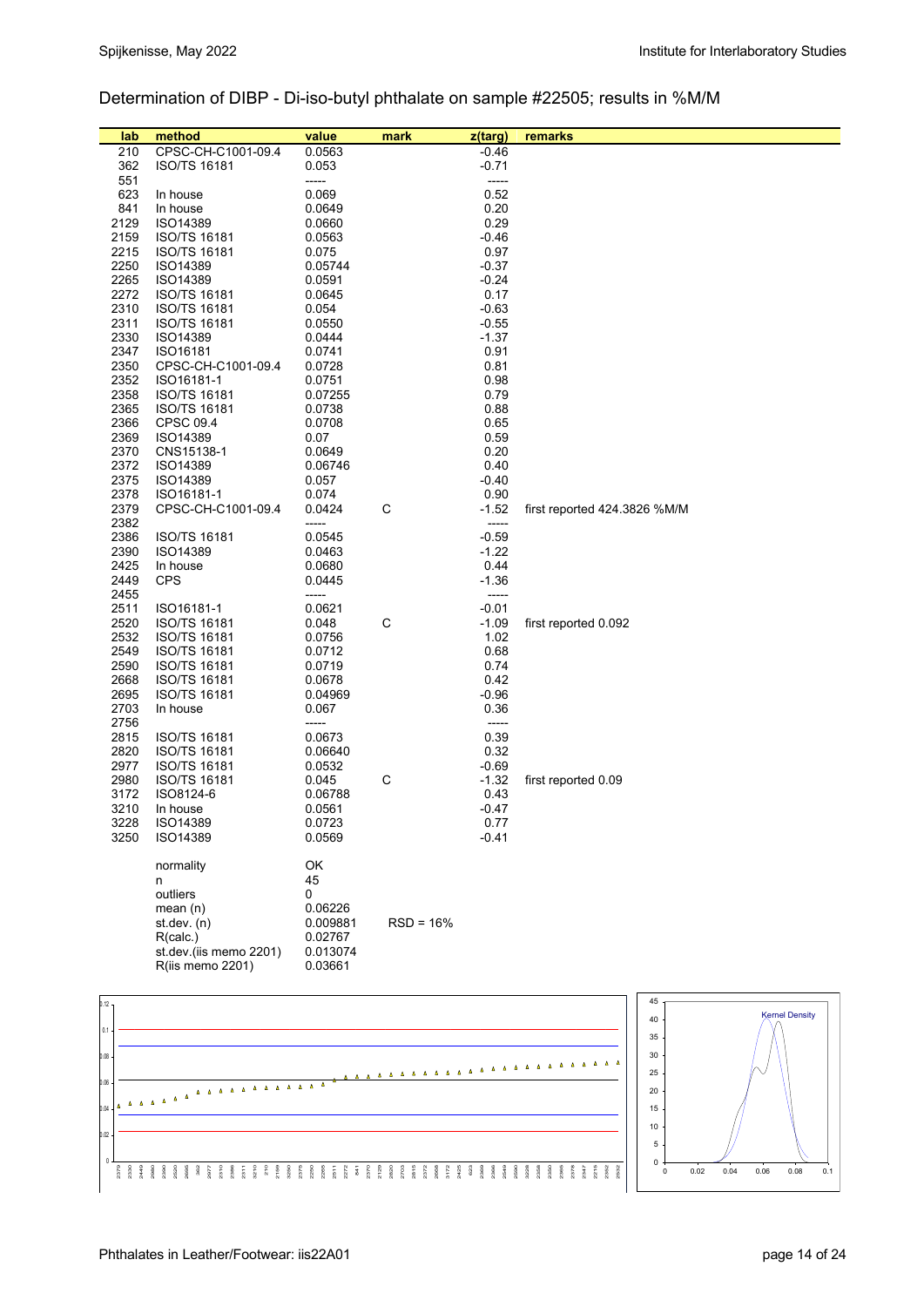# Determination of DNPP - Di-n-pentyl phthalate on sample #22505; results in %M/M

| lab          | method                                     | value                    | mark        | z(targ)       | remarks                      |
|--------------|--------------------------------------------|--------------------------|-------------|---------------|------------------------------|
| 210          | CPSC-CH-C1001-09.4                         | 0.0652                   |             | $-0.43$       |                              |
| 362          |                                            | -----                    |             | -----         |                              |
| 551          |                                            | -----                    |             | $- - - - -$   |                              |
| 623          | In house                                   | 0.058                    |             | $-0.90$       |                              |
| 841          | In house                                   | 0.0734                   |             | 0.12          |                              |
| 2129         | ISO14389                                   | 0.0900                   |             | 1.22          |                              |
| 2159         | <b>ISO/TS 16181</b>                        | 0.0607                   |             | $-0.72$       |                              |
| 2215         | <b>ISO/TS 16181</b>                        | 0.085                    |             | 0.89          |                              |
| 2250         | ISO14389                                   | 0.07255                  |             | 0.06          |                              |
| 2265         | ISO14389                                   | 0.0777                   |             | 0.41          |                              |
| 2272         | ISO/TS 16181                               | 0.0800                   |             | 0.56          |                              |
| 2310         | ISO/TS 16181                               | 0.061                    |             | $-0.70$       |                              |
| 2311         | <b>ISO/TS 16181</b>                        | 0.0614                   |             | $-0.68$       |                              |
| 2330         | ISO14389                                   | 0.0756                   |             | 0.27          |                              |
| 2347         | ISO16181                                   | 0.0784                   |             | 0.45          |                              |
| 2350<br>2352 | CPSC-CH-C1001-09.4                         | 0.0847<br>0.0798         |             | 0.87<br>0.55  |                              |
| 2358         | ISO16181-1<br>ISO/TS 16181                 |                          | C           | -----         |                              |
| 2365         | ISO/TS 16181                               | not applicable<br>0.0790 |             | 0.49          | first reported not detected  |
| 2366         | <b>CPSC 09.4</b>                           | 0.0784                   |             | 0.45          |                              |
| 2369         | ISO14389                                   | 0.0799                   |             | 0.55          |                              |
| 2370         | CNS15138-1                                 | 0.0750                   |             | 0.23          |                              |
| 2372         | ISO14389                                   | 0.07554                  |             | 0.26          |                              |
| 2375         | ISO14389                                   | 0.062                    |             | $-0.64$       |                              |
| 2378         | ISO16181-1                                 | 0.078                    |             | 0.43          |                              |
| 2379         | CPSC-CH-C1001-09.4                         | 0.0642                   | C           | $-0.49$       | first reported 642.0898 %M/M |
| 2382         |                                            | -----                    |             | $-----$       |                              |
| 2386         | ISO/TS 16181                               | 0.0694                   |             | $-0.15$       |                              |
| 2390         | ISO14389                                   | 0.0764                   |             | 0.32          |                              |
| 2425         | In house                                   | 0.0750                   |             | 0.23          |                              |
| 2449         | <b>CPS</b>                                 | 0.0743                   |             | 0.18          |                              |
| 2455         |                                            | -----                    |             | $-----$       |                              |
| 2511         | ISO16181-1                                 | 0.0512                   |             | $-1.36$       |                              |
| 2520         | <b>ISO/TS 16181</b>                        | 0.045                    | C           | $-1.77$       | first reported 0.16          |
| 2532         | ISO/TS 16181                               | 0.0795                   |             | 0.53          |                              |
| 2549<br>2590 | ISO/TS 16181                               | 0.0735<br>-----          |             | 0.13<br>----- |                              |
| 2668         |                                            |                          |             | 0.01          |                              |
| 2695         | <b>ISO/TS 16181</b><br><b>ISO/TS 16181</b> | 0.0717<br>0.02821        | C, R(0.01)  | $-2.89$       | first reported 0.02959       |
| 2703         | In house                                   | 0.062                    |             | $-0.64$       |                              |
| 2756         |                                            | -----                    |             | -----         |                              |
| 2815         | <b>ISO/TS 16181</b>                        | 0.0769                   |             | 0.35          |                              |
| 2820         | <b>ISO/TS 16181</b>                        | 0.07523                  |             | 0.24          |                              |
| 2977         | <b>ISO/TS 16181</b>                        | 0.0695                   |             | $-0.14$       |                              |
| 2980         | <b>ISO/TS 16181</b>                        | 0.05                     | C           | $-1.44$       | first reported 0.15          |
| 3172         | ISO8124-6                                  | 0.07914                  |             | 0.50          |                              |
| 3210         | In house                                   | 0.0615                   |             | $-0.67$       |                              |
| 3228         | ISO14389                                   | 0.0780                   |             | 0.43          |                              |
| 3250         | ISO14389                                   | 0.0215                   | R(0.01)     | $-3.33$       |                              |
|              |                                            |                          |             |               |                              |
|              | normality                                  | OK                       |             |               |                              |
|              | n                                          | 40                       |             |               |                              |
|              | outliers                                   | 2                        |             |               |                              |
|              | mean $(n)$                                 | 0.07159                  | $RSD = 14%$ |               |                              |
|              | st. dev. (n)<br>R(calc.)                   | 0.010023<br>0.02806      |             |               |                              |
|              | st.dev.(iis memo 2201)                     | 0.015035                 |             |               |                              |
|              | R(iis memo 2201)                           | 0.04210                  |             |               |                              |
|              |                                            |                          |             |               |                              |

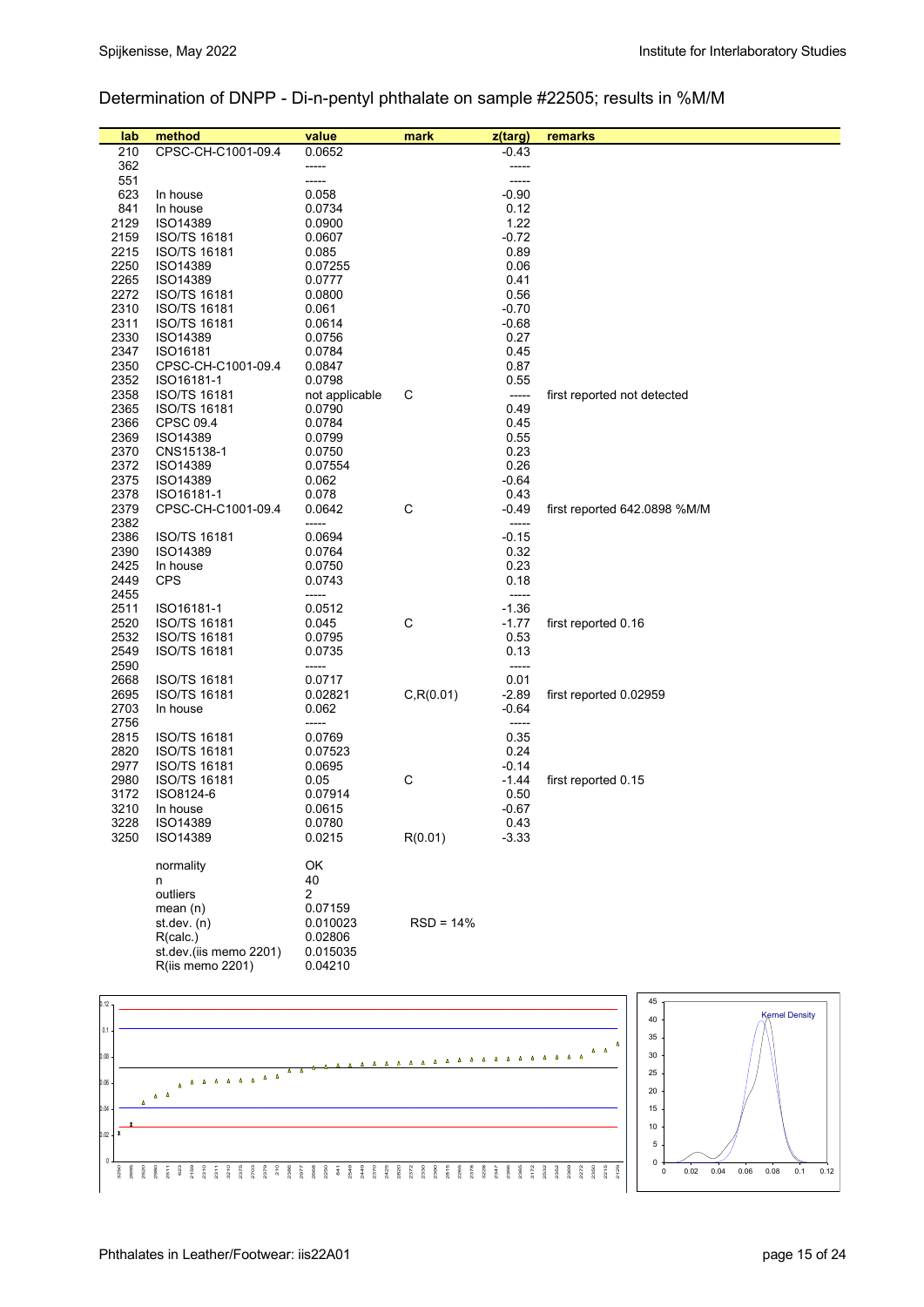# Determination of BBP – Benzyl butyl phthalate on sample #22506; results in %M/M

| lab          | method                              | value             | mark        | z(targ)         | remarks                       |
|--------------|-------------------------------------|-------------------|-------------|-----------------|-------------------------------|
| 210          | CPSC-CH-C1001-09.4                  | 0.1176            |             | $-0.05$         |                               |
| 362          | <b>ISO/TS 16181</b>                 | 0.056             | R(0.05)     | $-2.52$         |                               |
| 551          |                                     | -----             |             | -----           |                               |
| 623          | In house                            | 0.1510            |             | 1.29            |                               |
| 841          | In house                            | 0.1184            |             | $-0.02$         |                               |
| 2129         | ISO14389<br>ISO/TS 16181            | 0.155             |             | 1.45            |                               |
| 2159<br>2215 | <b>ISO/TS 16181</b>                 | 0.1166<br>0.129   |             | $-0.09$<br>0.41 |                               |
| 2250         | ISO14389                            | 0.1250            |             | 0.25            |                               |
| 2265         | ISO14389                            | 0.1289            |             | 0.41            |                               |
| 2272         | ISO/TS 16181                        | 0.1263            |             | 0.30            |                               |
| 2310         | <b>ISO/TS 16181</b>                 | 0.108             |             | $-0.43$         |                               |
| 2311         | <b>ISO/TS 16181</b>                 | 0.1119            |             | $-0.28$         |                               |
| 2330         | ISO14389                            | 0.1272            |             | 0.34            |                               |
| 2347         | GB/T32440                           | 0.1221            |             | 0.13            |                               |
| 2350         | CPSC-CH-C1001-09.4                  | 0.1281            |             | 0.37            |                               |
| 2352         | ISO16181-1                          | 0.1281            |             | 0.37            |                               |
| 2358<br>2365 | ISO/TS 16181<br><b>ISO/TS 16181</b> | 0.12604<br>0.1202 |             | 0.29<br>0.06    |                               |
| 2366         | CPSC 09.4                           | 0.1262            |             | 0.30            |                               |
| 2369         | ISO14389                            | 0.1273            |             | 0.34            |                               |
| 2370         | CNS15138-1                          | 0.120             |             | 0.05            |                               |
| 2372         | CNS15138-1                          | 0.1168            |             | $-0.08$         |                               |
| 2375         | ISO14389                            | 0.120             |             | 0.05            |                               |
| 2378         | ISO16181-1                          | 0.125             |             | 0.25            |                               |
| 2379         | CPSC-CH-C1001-09.4                  | 0.1294            | $\mathsf C$ | 0.43            | first reported 1294.2367 %M/M |
| 2382         |                                     | -----             |             | -----           |                               |
| 2386         | ISO/TS 16181                        | 0.1210            |             | 0.09            |                               |
| 2390         | ISO14389                            | 0.140             |             | 0.85            |                               |
| 2425<br>2449 | In house<br><b>CPS</b>              | 0.1165<br>0.1365  |             | $-0.09$<br>0.71 |                               |
| 2455         |                                     | -----             |             | -----           |                               |
| 2511         | ISO16181-1                          | 0.1221            |             | 0.13            |                               |
| 2520         | ISO/TS 16181                        | 0.054             | C, R(0.05)  | $-2.60$         | first reported 0.22           |
| 2532         | <b>ISO/TS 16181</b>                 | 0.109             |             | $-0.39$         |                               |
| 2549         | <b>ISO/TS 16181</b>                 | 0.1211            |             | 0.09            |                               |
| 2590         | ISO/TS 16181                        | 0.12              | C           | 0.05            | first reported 0.069          |
| 2668         | ISO/TS 16181                        | 0.1105            |             | $-0.33$         |                               |
| 2695         | ISO/TS 16181                        | 0.072289          | С           | $-1.86$         | first reported 0.06484        |
| 2703         | In house                            | 0.089             |             | -1.19           |                               |
| 2756<br>2815 | <b>ISO/TS 16181</b>                 | -----<br>0.1204   |             | -----<br>0.06   |                               |
| 2820         | <b>ISO/TS 16181</b>                 | 0.09140           |             | $-1.10$         |                               |
| 2977         | <b>ISO/TS 16181</b>                 | 0.1100            |             | $-0.35$         |                               |
| 2980         | <b>ISO/TS 16181</b>                 | 0.05              | C, R(0.05)  | $-2.76$         | first reported 0.21           |
| 3172         | ISO8124-6                           | 0.12148           |             | 0.11            |                               |
| 3210         | In house                            | 0.0767            |             | $-1.69$         |                               |
| 3228         | ISO14389                            | 0.1211            |             | 0.09            |                               |
| 3250         | ISO14389                            | 0.0856            |             | $-1.33$         |                               |
|              |                                     |                   |             |                 |                               |
|              | normality<br>n                      | suspect<br>42     |             |                 |                               |
|              | outliers                            | 3                 |             |                 |                               |
|              | mean $(n)$                          | 0.11878           |             |                 |                               |
|              | st.dev. $(n)$                       | 0.016481          | $RSD = 14%$ |                 |                               |
|              | R(calc.)                            | 0.04615           |             |                 |                               |
|              | st.dev.(iis memo 2201)              | 0.024944          |             |                 |                               |
|              | R(iis memo 2201)                    | 0.06984           |             |                 |                               |
|              |                                     |                   |             |                 |                               |

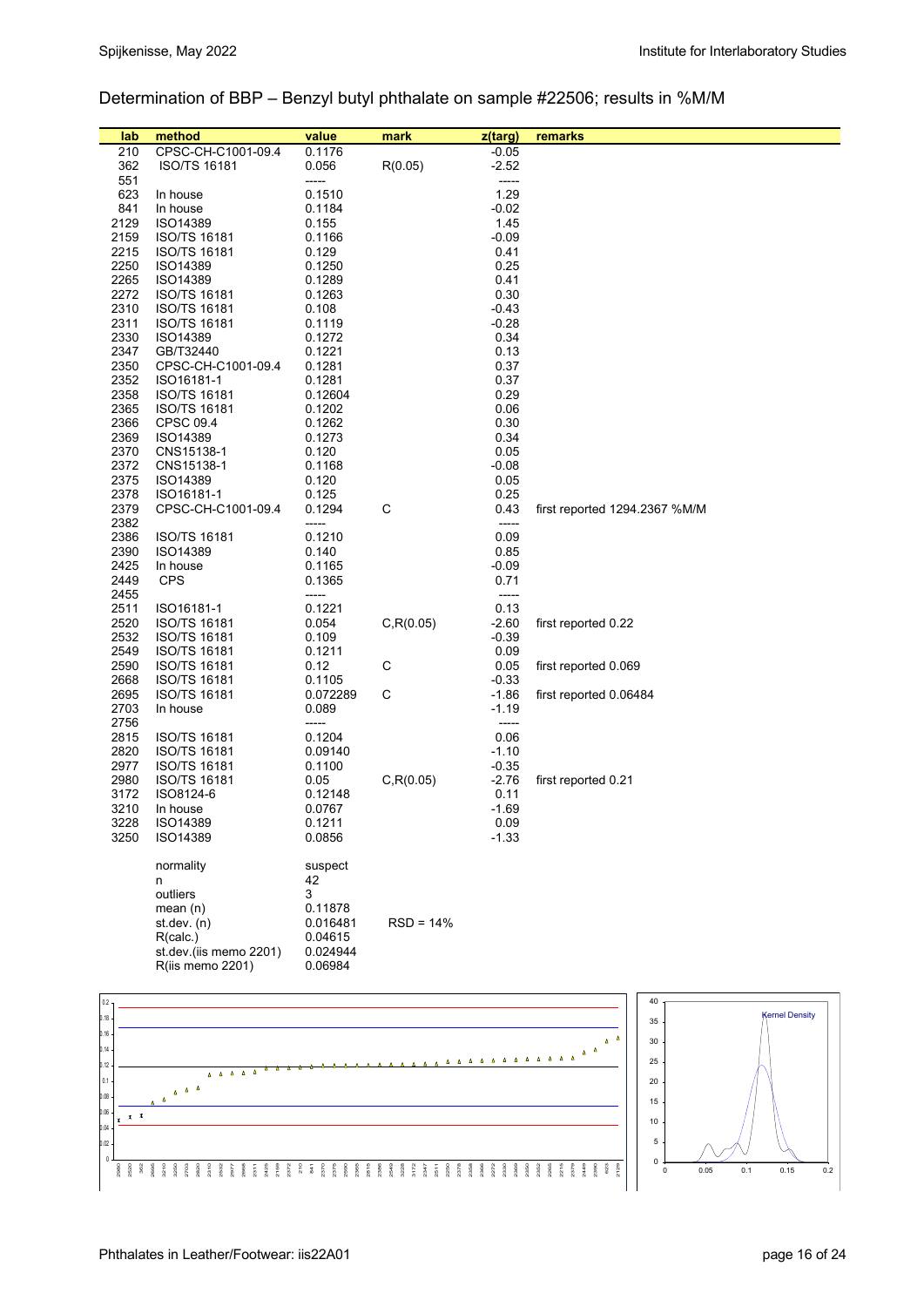# Determination of DNOP - Di-n-octyl phthalate on sample #22506; results in %M/M

| lab          | method                                     | value           | mark        | z(targ)            | remarks                       |
|--------------|--------------------------------------------|-----------------|-------------|--------------------|-------------------------------|
| 210          | CPSC-CH-C1001-09.4                         | 0.1992          |             | 0.63               |                               |
| 362          | ISO/TS 16181                               | 0.081           |             | -2.57              |                               |
| 551          |                                            | -----           |             | -----              |                               |
| 623          | In house                                   | 0.2180          |             | 1.14               |                               |
| 841          | In house                                   | 0.1626          |             | $-0.36$            |                               |
| 2129         | ISO14389                                   | 0.240           |             | 1.74               |                               |
| 2159         | ISO/TS 16181                               | 0.1699          |             | $-0.16$            |                               |
| 2215         | <b>ISO/TS 16181</b>                        | 0.213           |             | 1.01               |                               |
| 2250         | ISO14389                                   | 0.1730          |             | $-0.08$            |                               |
| 2265         | ISO14389                                   | 0.2339          |             | 1.57               |                               |
| 2272         | <b>ISO/TS 16181</b>                        | 0.1844          |             | 0.23               |                               |
| 2310<br>2311 | <b>ISO/TS 16181</b><br><b>ISO/TS 16181</b> | 0.159<br>0.1692 |             | $-0.46$<br>$-0.18$ |                               |
| 2330         | ISO14389                                   | 0.1709          |             | $-0.13$            |                               |
| 2347         | GB/T32440                                  | 0.1912          |             | 0.42               |                               |
| 2350         | CPSC-CH-C1001-09.4                         | 0.1889          |             | 0.35               |                               |
| 2352         | ISO16181-1                                 | 0.1926          |             | 0.45               |                               |
| 2358         | <b>ISO/TS 16181</b>                        | 0.1822          |             | 0.17               |                               |
| 2365         | <b>ISO/TS 16181</b>                        | 0.1990          |             | 0.63               |                               |
| 2366         | CPSC 09.4                                  | 0.2015          |             | 0.69               |                               |
| 2369         | ISO14389                                   | 0.1996          |             | 0.64               |                               |
| 2370         | CNS15138-1                                 | 0.175           |             | $-0.02$            |                               |
| 2372         | CNS15138-1                                 | 0.1698          |             | $-0.16$            |                               |
| 2375         | ISO14389                                   | 0.166           |             | $-0.27$            |                               |
| 2378         | ISO16181-1                                 | 0.192           |             | 0.44               |                               |
| 2379         | CPSC-CH-C1001-09.4                         | 0.1497          | C           | $-0.71$            | first reported 1496.9452 %M/M |
| 2382         |                                            | -----           |             | -----              |                               |
| 2386         | <b>ISO/TS 16181</b>                        | 0.1888          |             | 0.35               |                               |
| 2390         | ISO14389                                   | 0.2338          |             | 1.57               |                               |
| 2425         | In house                                   | 0.1790          |             | 0.08               |                               |
| 2449         | <b>CPS</b>                                 | 0.2346          |             | 1.59               |                               |
| 2455<br>2511 | ISO16181-1                                 | -----<br>0.1745 |             | -----<br>$-0.04$   |                               |
| 2520         | <b>ISO/TS 16181</b>                        | 0.084           | C           | $-2.49$            | first reported 0.26           |
| 2532         | ISO/TS 16181                               | 0.162           |             | $-0.38$            |                               |
| 2549         | <b>ISO/TS 16181</b>                        | 0.1811          |             | 0.14               |                               |
| 2590         | ISO/TS 16181                               | 0.1442          |             | $-0.86$            |                               |
| 2668         | <b>ISO/TS 16181</b>                        | 0.1625          |             | $-0.36$            |                               |
| 2695         | <b>ISO/TS 16181</b>                        | 0.094837        | C           | $-2.19$            | first reported 0.08935        |
| 2703         | In house                                   | 0.143           |             | $-0.89$            |                               |
| 2756         |                                            | -----           |             | -----              |                               |
| 2815         | <b>ISO/TS 16181</b>                        | 0.1849          |             | 0.24               |                               |
| 2820         | <b>ISO/TS 16181</b>                        | 0.23571         |             | 1.62               |                               |
| 2977         | <b>ISO/TS 16181</b>                        | 0.1595          |             | $-0.44$            |                               |
| 2980         | <b>ISO/TS 16181</b>                        | 0.075           | C           | $-2.73$            | first reported 0.26           |
| 3172         | ISO8124-6                                  | 0.17802         |             | 0.06               |                               |
| 3210         | In house                                   | 0.1108          |             | $-1.76$            |                               |
| 3228         | ISO14389                                   | 0.195           |             | 0.52               |                               |
| 3250         | ISO14389                                   | 0.2114          |             | 0.96               |                               |
|              | normality                                  | OK              |             |                    |                               |
|              | n                                          | 45              |             |                    |                               |
|              | outliers                                   | 0               |             |                    |                               |
|              | mean(n)                                    | 0.17587         |             |                    |                               |
|              | st.dev. (n)                                | 0.039551        | $RSD = 22%$ |                    |                               |
|              | R(calc.)                                   | 0.11074         |             |                    |                               |
|              | st.dev.(iis memo 2201)                     | 0.036933        |             |                    |                               |
|              | R(iis memo 2201)                           | 0.10341         |             |                    |                               |
|              |                                            |                 |             |                    |                               |
| 0.3          |                                            |                 |             |                    | 16                            |
|              |                                            |                 |             |                    |                               |

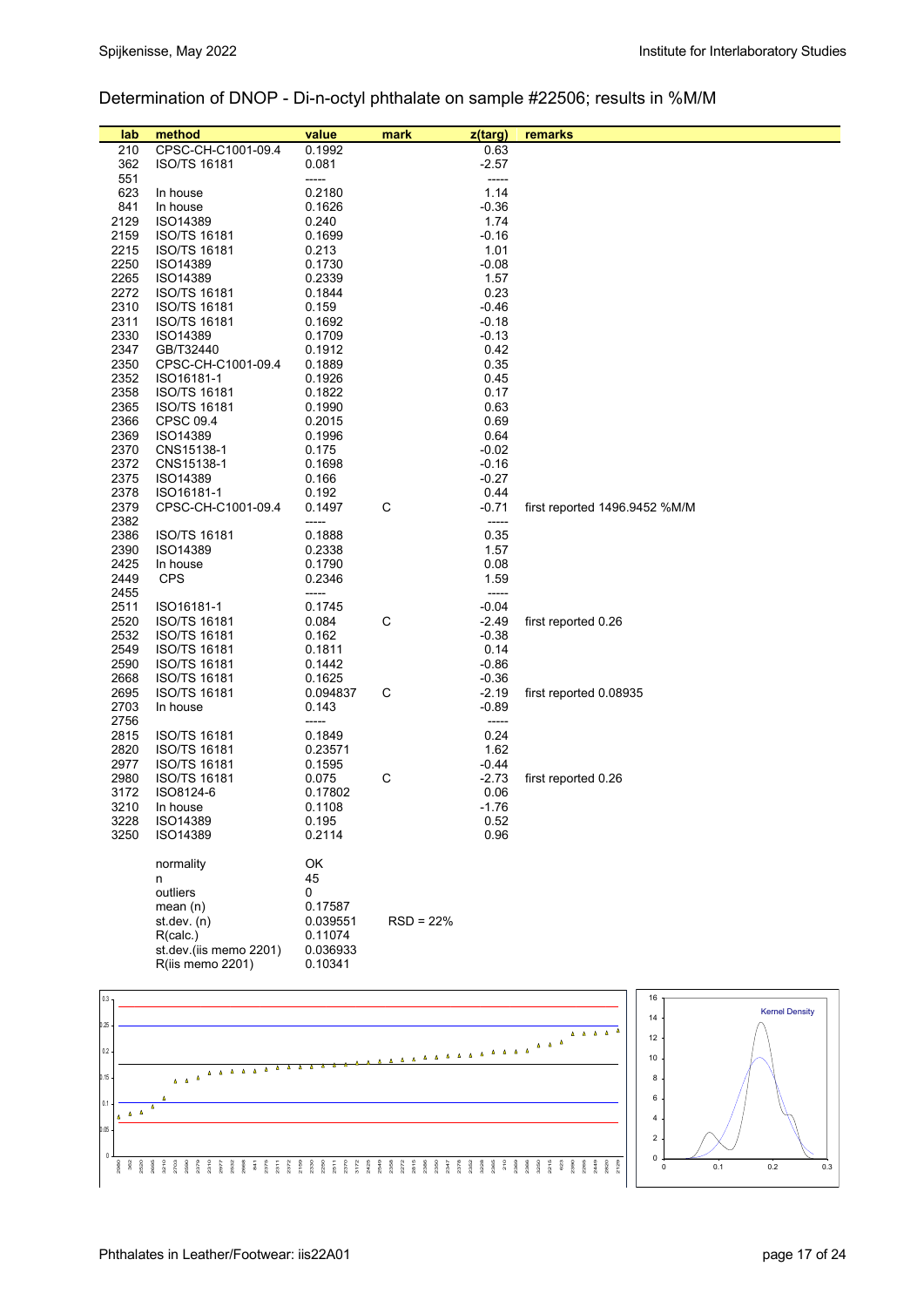#### **APPENDIX 2**

Summary of other Phthalates in sample #22505: results in %M/M

BBP = Benzyl butyl phthalate

- DEHP = Di-(2-ethylhexyl) phthalate
- DBP = Dibutyl phthalate
- DIDP = Di-iso-decyl phthalate
- $D\text{NOP} = \text{Di-n-octyl}$  phthalate
- DCHP = Dicyclohexyl phthalate
- $DEF$  = Diethyl phthalate

| Lab  | <b>BBP</b>        | <b>DEHP</b>       | <b>DBP</b>        | <b>DIDP</b>       | <b>DNOP</b>         | <b>DCHP</b>       | <b>DEP</b>          |
|------|-------------------|-------------------|-------------------|-------------------|---------------------|-------------------|---------------------|
| 210  | $100 - 100$       | -----             | -----             | -----             | $--- -$             | -----             | -----               |
| 362  | $-----$           | -----             | -----             | -----             | -----               | -----             | -----               |
| 551  | -----             | -----             |                   |                   | $---$               | -----             |                     |
| 623  | not detected      | not detected      | not detected      | not detected      | not detected        | not detected      | not detected        |
| 841  | 0.005             | 0.005             | 0.005             | 0.005             | 0.005               | 0.005             | 0.005               |
| 2129 | -----             | -----             | -----             | -----             | $--- -$             | -----             | -----               |
| 2159 | < 0.005           | < 0.005           | < 0.005           | < 0.005           | < 0.005             | < 0.005           | < 0.005             |
| 2215 | not detected      | not detected      | not detected      | not detected      | not detected        | not detected      | not detected        |
| 2250 | -----             | -----             | -----             | -----             | $-----$             | -----             | -----               |
| 2265 | < 0.01            | < 0.01            | < 0.01            | < 0.01            | < 0.01              | < 0.01            | < 0.01              |
| 2272 | $\cdots$          | -----             | $---$             | -----             | $--- -$             | -----             | $---$               |
| 2310 | Not Detected      | Not Detected      | Not Detected      | Not Detected      | <b>Not Detected</b> | Not Detected      | Not Detected        |
| 2311 | Not Detected      | Not Detected      | Not Detected      | Not Detected      | Not Detected        | Not Detected      | <b>Not Detected</b> |
| 2330 | Not detected      | Not detected      | Not detected      | Not detected      | Not detected        | Not detected      | Not detected        |
| 2347 | < 0.003           | < 0.003           | < 0.003           | < 0.010           | < 0.003             | < 0.003           | < 0.003             |
| 2350 | < 0.015           | < 0.015           | < 0.015           | < 0.015           | < 0.015             | < 0.015           | < 0.015             |
| 2352 |                   | -----             | -----             | -----             | -----               | -----             | -----               |
| 2358 | not detected      | not detected      | not detected      | not detected      | not detected        | not applicable    | not applicable      |
| 2365 | < 0.0050          | < 0.0050          | < 0.0050          | < 0.0050          | < 0.0050            | < 0.0050          | < 0.0050            |
| 2366 | -----             | -----             | -----             | -----             | -----               | -----             | -----               |
| 2369 | < 0.003           | < 0.003           | < 0.003           | < 0.01            | < 0.003             | < 0.003           | < 0.003             |
| 2370 | < 0.00500         | < 0.00500         | < 0.00500         | < 0.00500         | < 0.00500           | < 0.00500         | < 0.00500           |
| 2372 | < 0.005           | < 0.005           | < 0.005           | < 0.005           | < 0.005             | < 0.005           | < 0.005             |
| 2375 | $-----$           | -----             | -----             | -----             | -----               | -----             | -----               |
| 2378 | < 0.005           | < 0.005           | < 0.005           | < 0.005           | < 0.005             | < 0.005           | < 0.005             |
| 2379 | 0.0037            | 0.0022            | not detected      | not detected      | not detected        | not detected      | not detected        |
| 2382 | $100 - 100 - 100$ | -----             | -----             | -----             | -----               | -----             | -----               |
| 2386 | < 0.005           | < 0.005           | < 0.005           | < 0.005           | < 0.005             | < 0.005           | < 0.005             |
| 2390 | not detected      | not detected      | 0.0214            | not detected      | not detected        | not detected      | not detected        |
| 2425 | Not detected      | Not detected      | Not detected      | Not detected      | Not detected        | Not detected      | Not detected        |
| 2449 | $-----$           | -----             | 0.0187            | -----             | -----               | -----             | -----               |
| 2455 | -----             | $--- -$           | -----             | ------            | $\frac{1}{1}$       | -----             | -----               |
| 2511 | $-----$           | -----             | -----             | -----             | -----               | -----             | -----               |
| 2520 | < 0.005           | < 0.005           | < 0.005           | < 0.005           | < 0.005             | < 0.005           | < 0.005             |
| 2532 | Not Detected      | Not Detected      | Not Detected      | Not Detected      | Not Detected        | Not Detected      | Not Detected        |
| 2549 | Not detected      | Not detected      | Not detected      | Not detected      | Not detected        | Not detected      | Not detected        |
| 2590 | $---$             | -----             | 0.0651            | -----             | $--- -$             | -----             | -----               |
| 2668 | Not Detected      | Not Detected      | Not Detected      | Not Detected      | Not Detected        | Not Detected      | <b>Not Detected</b> |
| 2695 | not determined    | not determined    | not determined    | not determined    | not determined      | not determined    | not determined      |
| 2703 | $-----$           | 0.001             | -----             | -----             | -----               | -----             | -----               |
| 2756 |                   | -----             | -----             | -----             | $-$ ----            | $---$             | -----               |
| 2815 | not detected      | not detected      | not detected      | not detected      | not detected        | not detected      | -----               |
| 2820 | -----             | -----             | -----             | -----             | $- - - - -$         |                   | -----               |
| 2977 | < 0.0010          | < 0.0010          | < 0.0010          | < 0.0010          | < 0.0010            | not analyzed      | not analyzed        |
| 2980 | < detection limit | < detection limit | < detection limit | < detection limit | < detection limit   | < detection limit | < detection limit   |
| 3172 | < 0.0005          | < 0.0005          | < 0.0005          | < 0.0005          | < 0.0005            | < 0.0005          | < 0.0005            |
| 3210 | < 0.002           | < 0.002           | < 0.002           | < 0.005           | < 0.002             | < 0.002           | < 0.002             |
| 3228 | not detected      | not detected      | not detected      | not detected      | not detected        | -----             | -----               |
| 3250 | $-----1$          | -----             | -----             | -----             | $- - - - -$         | -----             | -----               |

#### *bold, italic and underline results*

lab 2358 first reported not detected lab 2379 first reported 36.9943 %M/M (BBP), 22.4001 %M/M (DEHP)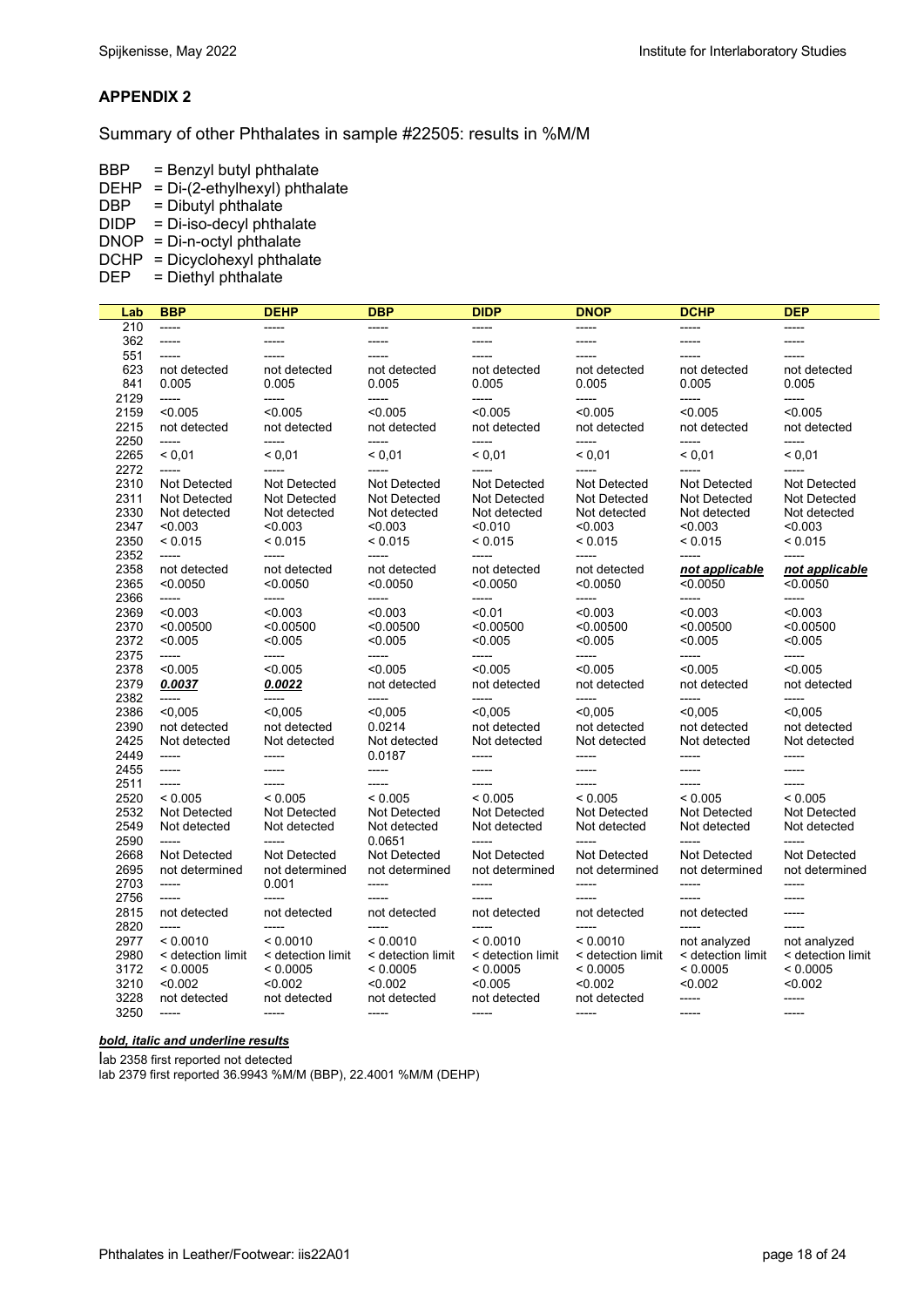#### Summary of other Phthalates in sample #22505: results in %M/M - continued

DMP = Dimethyl phthalate

- $DNHP = Di-n$  hexyl phthalate
- $DPHP = Di(2$ -propylheptyl) phthalate  $DUP = Di$ undecyl phthalate
- $DPrP = Di-n-propyl$  phthalate
- DMEP = Di-(2-methoxyethyl) phthalate
- Other  $=$  Other Phthalates

| Lab          | <b>DMP</b>               | <b>DNHP</b>              | <b>DPHP</b>          | <b>DUP</b>           | <b>DPrP</b>              | <b>DMEP</b>         | <b>Other</b>        |
|--------------|--------------------------|--------------------------|----------------------|----------------------|--------------------------|---------------------|---------------------|
| 210          | -----                    | -----                    | -----                | -----                | -----                    | -----               | -----               |
| 362          | -----                    | -----                    | -----                | -----                | -----                    | -----               | -----               |
| 551          | $-----$                  |                          |                      | -----                | -----                    | -----               |                     |
| 623          | not detected             | not detected             | not detected         | not detected         | not detected             | not detected        | not detected        |
| 841          | 0.005                    | 0.005                    | 0.005                | 0.005                | 0.005                    | 0.005               | 0.005               |
| 2129         | $100 - 100 - 100$        | $--- -$                  | -----                | not analyzed         | -----                    | -----               | -----               |
| 2159         | < 0.005                  | < 0.005                  | < 0.005              | < 0.005              | < 0.005                  | < 0.005             | < 0.005             |
| 2215         | not detected             | not detected             | not detected         | not detected         | not detected             | not detected        | not detected        |
| 2250         | -----                    | -----                    | -----                | -----                | -----                    | -----               | -----               |
| 2265         | < 0.01                   | < 0.01                   | < 0.01               | < 0.01               | < 0.01                   | ${}_{0.01}$         | ${}_{0,01}$         |
| 2272         | -----                    | -----                    | -----                | -----                | -----                    | -----               | -----               |
| 2310         | Not Detected             | Not Detected             | <b>Not Detected</b>  | <b>Not Detected</b>  | Not Detected             | Not Detected        | <b>Not Detected</b> |
| 2311         | Not Detected             | Not Detected             | Not Detected         | <b>Not Detected</b>  | Not Detected             | <b>Not Detected</b> | <b>Not Detected</b> |
| 2330         | Not detected             | Not detected             | Not detected         | Not detected         | Not detected             | Not detected        | Not detected        |
| 2347         | < 0.003                  | < 0.003                  | < 0.003              | < 0.003              | < 0.003                  | < 0.003             | -----               |
| 2350         | < 0.015                  | < 0.015                  | < 0.015              | < 0.015              | < 0.015                  | < 0.015             | < 0.015             |
| 2352         | $100 - 100$              | -----                    | -----                | -----                | -----                    | -----               | -----               |
| 2358         | not applicable           | not applicable           | not applicable       | not applicable       | not applicable           | not applicable      | not detected        |
| 2365         | < 0.0050                 | < 0.0050                 | < 0.0050             | < 0.0050             | < 0.0050                 | < 0.0050            | < 0.0050            |
| 2366         | -----                    | -----                    | -----                | -----                | -----                    | -----               | -----               |
| 2369         | < 0.003                  | < 0.003                  | < 0.003              | < 0.003              | < 0.003                  | < 0.003             | < 0.003             |
| 2370<br>2372 | < 0.00500<br>< 0.005     | < 0.00500                | < 0.00500<br>< 0.005 | < 0.00500<br>< 0.005 | < 0.00500<br>< 0.005     | < 0.00500           | < 0.00500           |
| 2375         | $-----$                  | < 0.005<br>-----         | -----                | -----                | -----                    | <0.005<br>-----     | 0.16509<br>-----    |
| 2378         | < 0.005                  | < 0.005                  | < 0.005              | < 0.005              | < 0.005                  | < 0.005             | -----               |
| 2379         | not detected             | not detected             | not detected         | not detected         | not detected             | not detected        | not detected        |
| 2382         | -----                    | -----                    | -----                | -----                | -----                    | -----               | -----               |
| 2386         | < 0.005                  | < 0.005                  | < 0.005              | < 0.005              | < 0.005                  | < 0.005             | $--- -$             |
| 2390         | not detected             | not detected             | not detected         | not detected         | not detected             | not detected        | not detected        |
| 2425         | Not detected             | Not detected             | Not detected         | Not detected         | Not detected             | Not detected        | 0.1740              |
| 2449         | -----                    | -----                    | -----                | -----                | -----                    | -----               | -----               |
| 2455         | -----                    | -----                    | -----                | -----                | -----                    | -----               | -----               |
| 2511         | $--- -$                  |                          | -----                | -----                | -----                    | -----               |                     |
| 2520         | ${}_{0.005}$             | < 0.005                  | < 0.005              | ${}_{0.005}$         | ${}_{0.005}$             | ${}_{0.005}$        | ${}_{0.005}$        |
| 2532         | Not Detected             | Not Detected             | Not Detected         | Not Detected         | Not Detected             | <b>Not Detected</b> | <b>Not Detected</b> |
| 2549         | Not detected             | Not detected             | Not detected         | Not detected         | Not detected             | Not detected        | Not detected        |
| 2590         | $\overline{\phantom{a}}$ | $\overline{\phantom{a}}$ | -----                | $- - - -$            | $\overline{\phantom{a}}$ | $- - - -$           | -----               |
| 2668         | Not Detected             | Not Detected             | Not Detected         | Not Detected         | Not Detected             | Not Detected        | Not Detected        |
| 2695         | not determined           | not determined           | not determined       | not determined       | not determined           | not determined      | not determined      |
| 2703         | -----                    | $--- -$                  | -----                | -----                | -----                    | -----               | -----               |
| 2756         | -----                    |                          | -----                | $--- -$              | -----                    | -----               |                     |
| 2815         | -----                    | not detected             | -----                | -----                | -----                    | not detected        | -----               |
| 2820         | -----                    | -----                    | $-----$              | -----                | -----                    | -----               | -----               |
| 2977         | not analyzed             | < 0.0010                 | not analyzed         | < 0.0010             | not analyzed             | < 0.0010            | not analyzed        |
| 2980         | < detection limit        | < detection limit        | < detection limit    | < detection limit    | < detection limit        | < detection limit   | < detection limit   |
| 3172         | < 0.0005                 | < 0.0005                 | < 0.0005             | < 0.0005             | < 0.0005                 | < 0.0005            | < 0.0005            |
| 3210         | < 0.002                  | < 0.002                  | < 0.002              | < 0.002              | < 0.002                  | < 0.002             | -----               |
| 3228         | $-----$                  | $--- -$                  | -----                | -----                | -----                    | not detected        | -----               |
| 3250         | $-----$                  | -----                    | -----                | -----                | -----                    | -----               | -----               |

*bold, italic and underline result* 

lab 2358 first reported not detected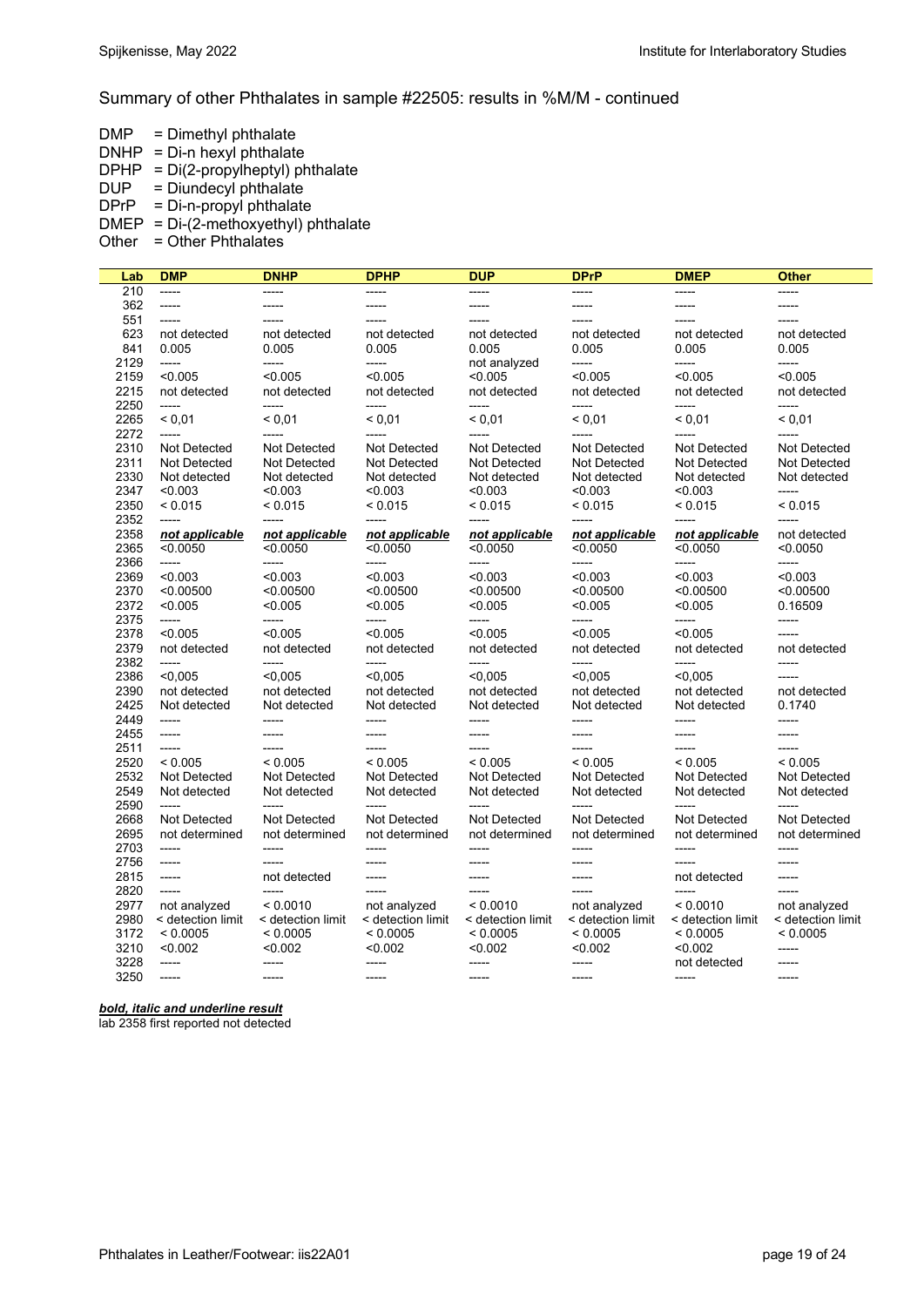#### Summary of other Phthalates in sample #22506: results in %M/M

- DEHP = Di-(2-ethylhexyl) phthalate
- DBP = Dibutyl phthalate
- DIDP = Di-iso-decyl phthalate
- DINP = Di-iso-nonyl phthalate
- DCHP = Dicyclohexyl phthalate<br>DEP = Diethyl phthalate
- $=$  Diethyl phthalate
- $DMP = Dimethyl phthalate$

DNHP = Di-n-hexyl phthalate

| Lab          | <b>DEHP</b>      | DBP              | <b>DIDP</b>       | <b>DINP</b>      | <b>DCHP</b>      | DEP                | <b>DMP</b>       | <b>DNHP</b>      |
|--------------|------------------|------------------|-------------------|------------------|------------------|--------------------|------------------|------------------|
| 210          | -----            | -----            | -----             | -----            | -----            | -----              | -----            | -----            |
| 362          | -----            | -----            | -----             | -----            | -----            | -----              | -----            | -----            |
| 551          | -----            | -----            | $-----$           | -----            | -----            | -----              | -----            | $- - - -$        |
| 623          | not detected     | not detected     | not detected      | not detected     | not detected     | not detected       | not detected     | not detected     |
| 841          | 0.005            | 0.005            | 0.005             | 0.005            | 0.005            | 0.005              | 0.005            | 0.005            |
| 2129         | -----            | -----            | -----             | -----            | -----            | -----              | $--- -$          | $--- -$          |
| 2159         | < 0.005          | < 0.005          | < 0.005           | < 0.005          | < 0.005          | < 0.005            | < 0.005          | < 0.005          |
| 2215         | not detected     | not detected     | not detected      | not detected     | not detected     | not detected       | not detected     | not detected     |
| 2250         | -----            | -----            | -----             | -----            | -----            | -----              | -----            | -----            |
| 2265         | < 0.01           | < 0.01           | < 0.01            | < 0.01           | < 0.01           | < 0.01             | < 0.01           | < 0.01           |
| 2272         | $---$            | -----            | -----             | -----            | -----            | $-----$            | $---$            | $--- -$          |
| 2310         | Not detected     | Not detected     | Not detected      | Not detected     | Not detected     | Not detected       | Not detected     | Not detected     |
| 2311         | Not detected     | Not detected     | Not detected      | Not detected     | Not detected     | Not detected       | Not detected     | Not detected     |
| 2330         | Not detected     | Not detected     | Not detected      | Not detected     | Not detected     | Not detected       | Not detected     | Not detected     |
| 2347         | < 0.003          | < 0.003          | < 0.010           | < 0.010          | < 0.003          | < 0.003            | < 0.003          | < 0.003          |
| 2350         | < 0.015          | < 0.015          | < 0.015           | < 0.015          | < 0.015          | < 0.015            | < 0.015          | < 0.015          |
| 2352         | -----            | -----            | -----             | -----            | -----            | -----              | $--- -$          | $-----$          |
| 2358         | not detected     | not detected     | not detected      | not detected     | not detected     | not detected       | not detected     | not detected     |
|              | < 0.0050         | < 0.0050         |                   | < 0.0050         | < 0.0050         |                    | < 0.0050         | < 0.0050         |
| 2365<br>2366 | -----            | -----            | < 0.0050<br>----- | -----            | -----            | < 0.0050<br>-----  | -----            | -----            |
|              | < 0.003          | < 0.003          | < 0.01            | < 0.01           | < 0.003          | < 0.003            | < 0.003          | < 0.003          |
| 2369<br>2370 | < 0.00500        | < 0.00500        | < 0.00500         | < 0.00500        | < 0.00500        | < 0.00500          | < 0.00500        | < 0.00500        |
|              |                  |                  |                   |                  |                  |                    |                  |                  |
| 2372         | < 0.005<br>----- | < 0.005<br>----- | < 0.005<br>-----  | < 0.005<br>----- | < 0.005<br>----- | < 0.005<br>-----   | < 0.005<br>----- | < 0.005<br>----- |
| 2375         | < 0.005          |                  |                   | < 0.005          |                  | < 0.005            | < 0.005          | < 0.005          |
| 2378         |                  | < 0.005          | < 0.005           |                  | < 0.005          |                    |                  |                  |
| 2379         | not detected     | not detected     | not detected      | not detected     | not detected     | not detected       | not detected     | not detected     |
| 2382         | -----<br>< 0.005 | -----<br>< 0.005 | -----<br>< 0.005  | -----<br>< 0.005 | -----<br>< 0.005 | $-----$<br>< 0.005 | -----<br>< 0.005 | -----<br>< 0.005 |
| 2386         |                  |                  |                   |                  |                  |                    |                  |                  |
| 2390         | not detected     | 0.0435           | not detected      | not detected     | not detected     | not detected       | not detected     | not detected     |
| 2425         | Not detected     | Not detected     | Not detected      | Not detected     | Not detected     | Not detected       | Not detected     | Not detected     |
| 2449         | -----            | 0.0428           | -----             | -----            | -----            | -----              | $-----$          | -----            |
| 2455         | -----            | -----            | $-----$           | -----            | -----            | $- - - -$          | -----            | $- - - -$        |
| 2511         | -----            | -----            | -----             | -----            | -----            | $--- -$            | -----            | $-----$          |
| 2520         | < 0.005          | < 0.005          | < 0.005           | < 0.005          | < 0.005          | ${}_{0.005}$       | < 0.005          | < 0.005          |
| 2532         | Not detected     | Not detected     | Not detected      | Not detected     | Not detected     | Not detected       | Not detected     | Not detected     |
| 2549         | Not detected     | Not detected     | Not detected      | Not detected     | Not detected     | Not detected       | Not detected     | Not detected     |
| 2590         | $---$            | -----            | $--- -$           | -----            | -----            | $- - - - -$        | $---$            | Not detected     |
| 2668         | Not detected     | Not detected     | Not detected      | Not detected     | Not detected     | Not detected       | Not detected     | Not detected     |
| 2695         | not determ.      | not determ.      | not determ.       | not determ.      | not determ.      | not determ.        | not determ.      | not determ.      |
| 2703         | -----            | 0.001            | -----             | -----            | -----            | -----              | -----            | -----            |
| 2756         | -----            | -----            | $- - - -$         | -----            | -----            | -----              | -----            | -----            |
| 2815         | 0.0041           | not detected     | not detected      | not detected     | not detected     | $-----1$           | -----            | 0.0495           |
| 2820         | -----            | 0.00126          | -----             | 0.00308          | -----            | $-----$            | -----            | -----            |
| 2977         | < 0.0010         | < 0.0010         | < 0.0010          | < 0.0010         | not analyzed     | not analyzed       | not analyzed     | < 0.0010         |
| 2980         | < detect. limit  | < detect. limit  | < detect. limit   | < detect. limit  | < detect. limit  | < detect. limit    | < detect. limit  | < detect. limit  |
| 3172         | < 0.0005         | < 0.0005         | < 0.0005          | < 0.0005         | < 0.0005         | < 0.0005           | < 0.0005         | < 0.0005         |
| 3210         | < 0.002          | < 0.002          | < 0.005           | < 0.005          | < 0.002          | < 0.002            | < 0.002          | < 0.002          |
| 3228         | not detected     | not detected     | not detected      | not detected     | -----            | -----              | -----            | -----            |
| 3250         | -----            | $-----1$         | $- - - - -$       | -----            | -----            | $- - - - -$        | $-----1$         | $-----1$         |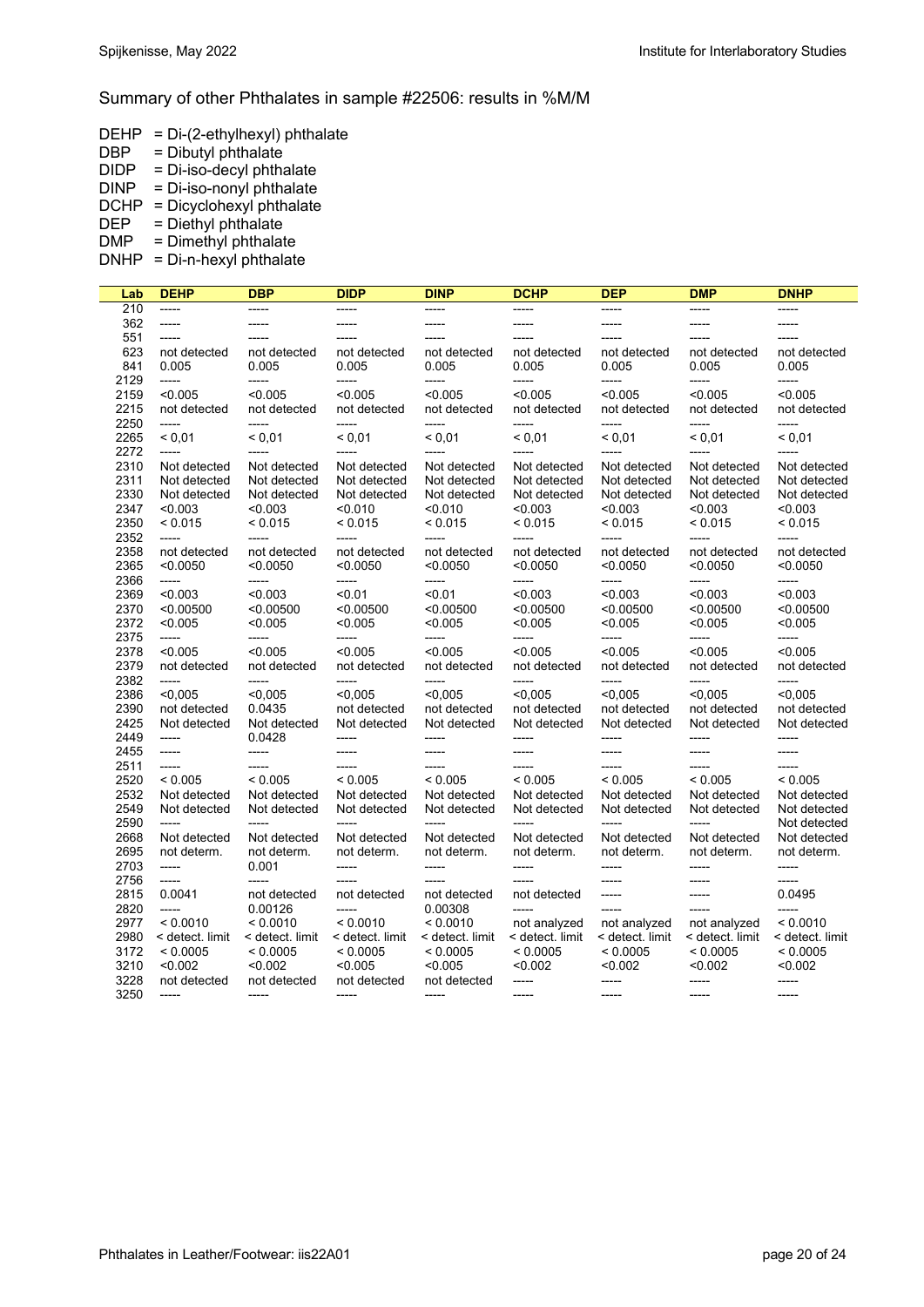#### Summary of other Phthalates in sample #22506: results in %M/M - continued

- $DIBP = Di-iso-butyl$  phthalate
- $DPHP = Di(2$ -propylheptyl) phthalate
- DNPP = Di-n-pentyl phthalate
- DUP = Diundecyl phthalate
- $DPrP = Di-n-propyl$  phthalate
- DMEP = Di-(2-methoxyethyl) phthalate
- Other  $=$  Other Phthalates

| Lab          | <b>DIBP</b>                 | <b>DPHP</b>         | <b>DNPP</b>         | <b>DUP</b>        | <b>DPrP</b>         | <b>DMEP</b>              | <b>Other</b>       |
|--------------|-----------------------------|---------------------|---------------------|-------------------|---------------------|--------------------------|--------------------|
| 210          | 0.0143                      | -----               | -----               | -----             | -----               | -----                    | -----              |
| 362          | -----                       | -----               | -----               | -----             | -----               | -----                    | -----              |
| 551          | -----                       | -----               | -----               | -----             | $--- -$             | -----                    | -----              |
| 623          | 0.0070                      | not detected        | not detected        | not detected      | not detected        | not detected             | not detected       |
| 841          | 0.005                       | 0.005               | 0.005               | 0.005             | 0.005               | 0.005                    | 0.005              |
| 2129         | -----                       | -----               | -----               | not analyzed      | -----               | -----                    | -----              |
| 2159         | < 0.005                     | < 0.005             | < 0.005             | < 0.005           | < 0.005             | < 0.005                  | < 0.005            |
| 2215         | not detected                | not detected        | not detected        | not detected      | not detected        | not detected             | not detected       |
| 2250         | -----                       | -----               | -----               | -----             | -----               | -----                    | -----              |
| 2265         | < 0.01                      | < 0.01              | ${}_{0.01}$         | ${}_{0.01}$       | < 0.01              | < 0.01                   | < 0.01             |
| 2272         | 0.0067                      | -----               | -----               | -----             | -----               | -----                    | $---$              |
| 2310         | Not detected                | Not Detected        | Not Detected        | Not Detected      | Not Detected        | Not Detected             | Not Detected       |
| 2311         | Not detected                | <b>Not Detected</b> | Not Detected        | Not Detected      | <b>Not Detected</b> | <b>Not Detected</b>      | Not Detected       |
| 2330         | 0.0045                      | Not detected        | Not detected        | Not detected      | Not detected        | Not detected             | Not detected       |
| 2347         | 0.0062                      | < 0.003             | < 0.003             | < 0.003           | < 0.003             | < 0.003                  | -----              |
| 2350         | < 0.015                     | < 0.015             | < 0.015             | < 0.015           | < 0.015             | < 0.015                  | < 0.015            |
| 2352         | -----                       | $--- -$             | -----               | -----             | $--- -$             | -----                    | $---$              |
| 2358         | 0.007086                    | not detected        | not detected        | not detected      | not detected        | not detected             | not detected       |
| 2365         | 0.0063                      | < 0.0050            | < 0.0050            | < 0.0050          | < 0.0050            | < 0.0050                 | < 0.0050           |
| 2366         |                             | -----               | -----               | -----             | -----               | -----                    | -----              |
| 2369         | 0.0057                      | < 0.003             | < 0.003             | < 0.003           | < 0.003             | < 0.003                  | < 0.003            |
| 2370         | < 0.00500                   | < 0.00500           | < 0.00500           | < 0.00500         | < 0.00500           | < 0.00500                | < 0.00500          |
| 2372         | < 0.005                     | < 0.005             | < 0.005             | < 0.005           | < 0.005             | < 0.005                  | 0.2866             |
| 2375         | -----                       | -----               | -----               | -----             | -----               | -----                    | -----              |
| 2378         | < 0.005                     | < 0.005             | < 0.005             | < 0.005           | < 0.005             | < 0.005                  | -----              |
| 2379         | 0.0074                      | not detected        | 0.0042              | not detected      | not detected        | not detected             | not detected       |
| 2382         | -----                       | -----               | -----               | -----             | $-----$             | -----                    | -----              |
| 2386         | < 0.005                     | < 0.005             | < 0.005             | < 0.005           | < 0.005             | < 0.005                  | -----              |
| 2390         | not detected                | not detected        | not detected        | not detected      | not detected        | not detected             | not detected       |
| 2425         | 0.0077                      | Not detected        | Not detected        | Not detected      | Not detected        | Not detected             | 0.3032             |
| 2449         | -----                       | -----               | -----               | -----             | -----               |                          | -----              |
| 2455         | $-----$                     | $-----1$            | -----               | -----             | -----               | -----                    | -----              |
| 2511         | -----                       | $--- -$             | -----               | -----             | $--- -$             | -----                    | -----              |
| 2520         | 0.009                       | < 0.005             | < 0.005             | < 0.005           | < 0.005             | < 0.005                  | < 0.005            |
| 2532         | 0.0107                      | Not Detected        | Not Detected        | Not Detected      | <b>Not Detected</b> | Not Detected             | Not Detected       |
| 2549         | 0.0078                      | Not Detected        | <b>Not Detected</b> | Not Detected      | Not Detected        | Not Detected             | Not Detected       |
| 2590         | 0.00340                     | -----               | -----               | -----             | -----               | -----                    | -----              |
| 2668         | 0.01                        | Not Detected        | Not Detected        | Not Detected      | Not Detected        | Not Detected             | Not Detected       |
| 2695         | not determ.                 | not determined      | not determined      | not determined    | not determined      | not determined           | not determined     |
| 2703         | 0.005                       | -----               | 0.001               | -----             | -----               | -----                    | -----              |
| 2756         | -----                       | -----               | -----               | -----             | -----               | -----                    | -----              |
| 2815         | 0.0050                      | -----               | not detected        | -----             | ------              | not detected<br>$-$ ---- | -----              |
| 2820         | 0.00398                     | $-----1$            | 0.00153             | -----             | $-----1$            |                          | $--- -$            |
| 2977         | 0.0017                      | not analyzed        | < 0.0010            | < 0.0010          | not analyzed        | < 0.0010                 | not analyzed       |
| 2980<br>3172 | 0.01                        | < detection limit   | < detection limit   | < detection limit | < detection limit   | < detection limit        | < detection limit  |
|              | < 0.0005<br>0.0049          | < 0.0005<br>< 0.002 | < 0.0005            | < 0.0005          | < 0.0005            | < 0.0005<br>< 0.002      | < 0.0005<br>-----  |
| 3210         |                             |                     | < 0.002             | < 0.002           | < 0.002             |                          |                    |
| 3228<br>3250 | not detected<br>$- - - - -$ | -----<br>$-----1$   | not detected        | -----<br>0.8997   | -----<br>$--- -$    | not detected<br>------   | $--- -$<br>$-----$ |
|              |                             |                     | ------              |                   |                     |                          |                    |

#### *bold, italic and underline result*

lab 2379 first reported 73.9154 %M/M (DIBP), 42.0910 %M/M (DNPP)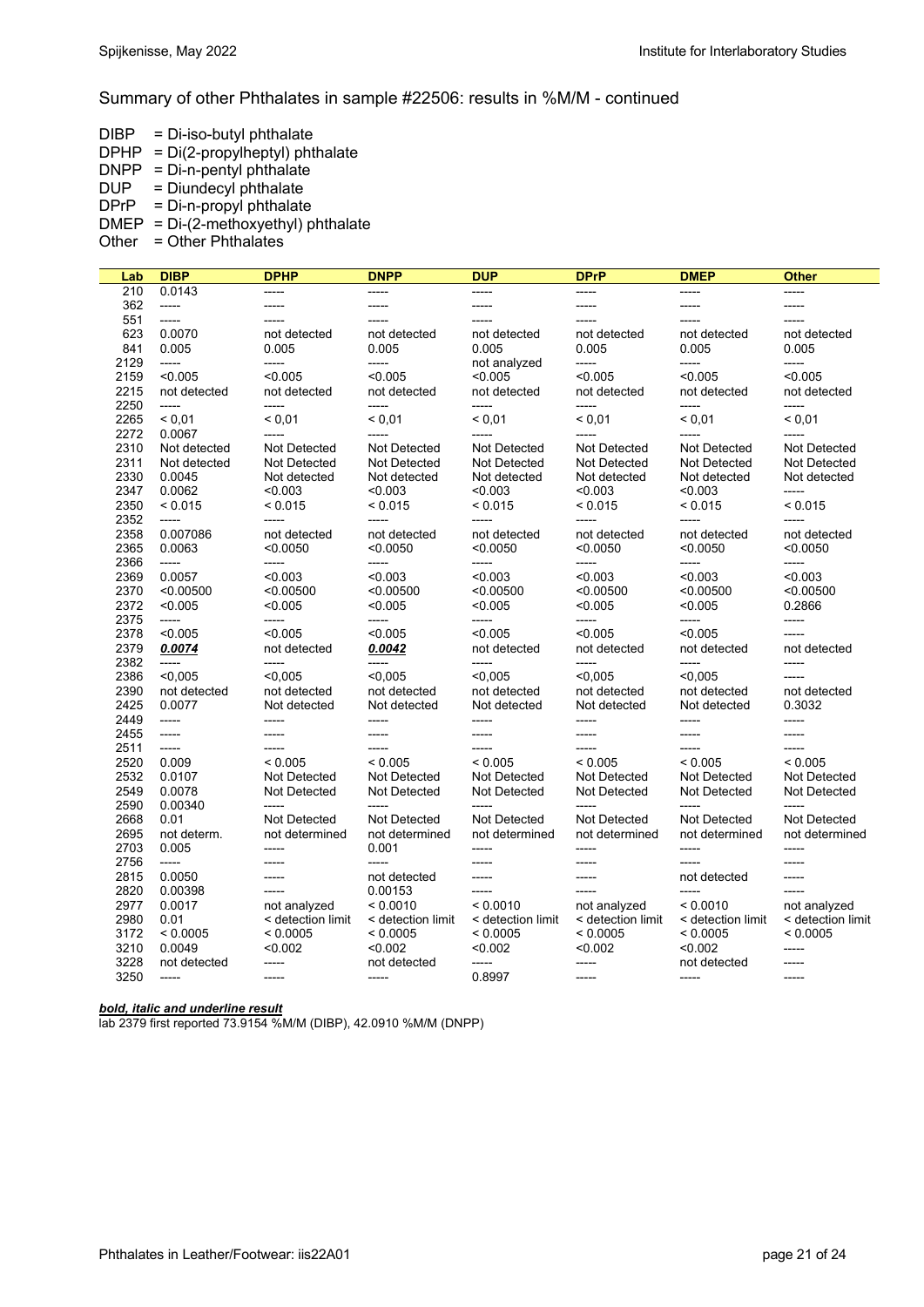# **APPENDIX 3 Analytical details**

|      | <b>ISO/IEC17025</b> | <b>Sample</b><br>intake | <b>Solvent (mixture) used to</b>         | <b>Extraction time</b> | <b>Extraction temp.</b> |
|------|---------------------|-------------------------|------------------------------------------|------------------------|-------------------------|
| lab  | accredited          | (in grams)              | release the analytes                     | (in minutes)           | (in °C)                 |
| 210  | Yes                 |                         |                                          |                        |                         |
| 362  | Yes                 | 1g                      | Toluene                                  | 60                     | (60±5)                  |
| 551  | ---                 |                         |                                          |                        |                         |
| 623  | Yes                 | $0.1$ gram              | THF: Hexane                              | 60                     | 60                      |
| 841  | Yes                 | 0.5 grams               | Toluene                                  | 60                     | 60                      |
| 2129 | Yes                 | 0,5                     | <b>THF</b>                               | 60                     | 60                      |
| 2159 | Yes                 | 1                       | Toluene                                  | 60                     | 60                      |
| 2215 | Yes                 | 1g                      | 10 <sub>ml</sub>                         | 60                     | 60                      |
| 2250 | Yes                 | 0,3                     | <b>THF/ACN (1:2)</b>                     | 60                     | 60                      |
| 2265 | Yes                 | 0,3g                    | THF/Hexan (1:2)                          | 60                     | 60                      |
| 2272 | Yes                 | 1g                      | toluene                                  | 1hour                  | $60^{\circ}$ C          |
| 2310 | Yes                 | 0.5g                    | Hexane                                   | 60                     | 50                      |
| 2311 | Yes                 | 0.5                     | Acetone and Hexane                       | 60                     | 50                      |
| 2330 | Yes                 | $0.30$ gram             | Tetrahydrofuran (THF) : Hexane ratio 1:2 | 1 hour                 | $60 \pm 5$              |
| 2347 | No                  | 0.5g                    | Toluene                                  | 60                     | 60                      |
| 2350 | Yes                 | 0.5 <sub>g</sub>        | THF + ACN                                | 2 h 30 min             | 60                      |
| 2352 | Yes                 | 0.5g                    | Toluene                                  | 60                     | 60                      |
| 2358 | Yes                 | 1 gram                  | n-hexane : acetone (80:20)               | 60                     | 50                      |
| 2365 | Yes                 | 1g                      | toluene                                  | 60                     | 60                      |
| 2366 | Yes                 |                         |                                          |                        |                         |
| 2369 | $---$               |                         |                                          |                        |                         |
| 2370 | Yes                 | 0.5 <sub>g</sub>        | THF: Hexane=10: 20 mL                    | 30                     | room temperature        |
| 2372 | Yes                 | 0.3 <sub>g</sub>        | <b>THF</b>                               | 60                     | 60                      |
| 2375 | Yes                 | 0.3 <sub>g</sub>        | <b>THF</b>                               | 60                     | 60                      |
| 2378 | Yes                 | 1g                      | toluene                                  | 60                     | 60                      |
| 2379 | Yes                 | $0.1$ gram              | Tetrahydrofurane / Hexane                | 60                     | 60                      |
| 2382 | ---                 |                         |                                          |                        |                         |
| 2386 | Yes                 | 0,5                     | n-Hexane/Acetone                         | 60                     | 50                      |
| 2390 | Yes                 | 0.1 <sub>g</sub>        | THF/Hexane                               | 60                     | 60                      |
| 2425 | Yes                 | 0.5g                    | Toluene                                  | 60                     | 60                      |
| 2449 | Yes                 | 0.3                     | THF and ACN                              | 30                     | 60                      |
| 2455 | $---$               |                         |                                          |                        |                         |
| 2511 | Yes                 |                         |                                          |                        |                         |
| 2520 | No                  | $0.5$ gm                | Toulene                                  | 60                     | 60                      |
| 2532 | Yes                 | 0.5g                    | n-Hexane/Acetone 80:20                   | 60                     | 50                      |
| 2549 | Yes                 | 0.5 <sub>g</sub>        | Toluene                                  | 60                     | 60                      |
| 2590 | Yes                 | 1g                      | toluene                                  | 60                     | 60                      |
| 2668 | Yes                 | $0.5$ gms               | THF:Hexane                               | 60                     | 60                      |
| 2695 | No                  | $\mathbf{1}$            | Hexane:Acetone                           | 60                     | 50                      |
| 2703 | Yes                 | 0.5g                    | THF/Hexane                               | 150                    | 60                      |
| 2756 | ---                 |                         |                                          |                        |                         |
| 2815 | Yes                 | $\sim 2$                | 80% n-hexane 20% aceton                  | 60                     | 50                      |
| 2820 | Yes                 | 0,5                     | <b>TOLUENE</b>                           | 60                     | 60                      |
| 2977 | No                  | 1 <sub>g</sub>          | THF:Hexane=1:2                           | 1 hour                 | 60                      |
| 2980 | No                  | 1                       | hexan/aceton                             | 60                     | 60                      |
| 3172 | $\overline{a}$      |                         |                                          |                        |                         |
| 3210 | Yes                 | 1g                      | Toluene                                  | 60                     | 60                      |
| 3228 | Yes                 | 0.3                     | <b>THF</b>                               | 60                     | 60                      |
| 3250 | Yes                 | 0.3 <sub>g</sub>        | THF/ACN                                  | 1 hours                | 60                      |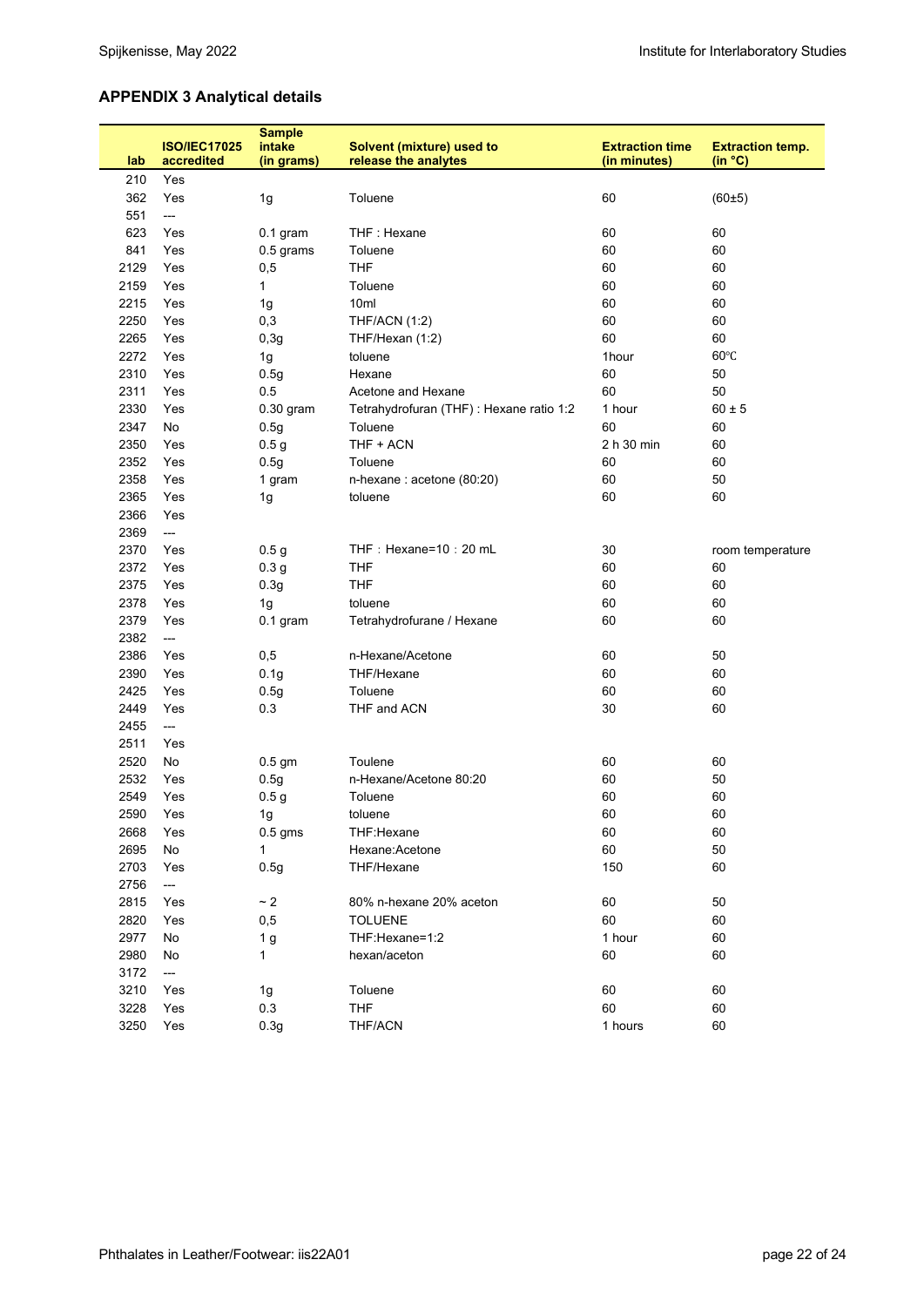#### **APPENDIX 4**

#### **Number of participants per country**

1 lab in BANGLADESH 1 lab in BRAZIL 1 lab in BULGARIA 2 labs in CAMBODIA 2 labs in EGYPT 1 lab in ETHIOPIA 1 lab in FRANCE 4 labs in GERMANY 1 lab in HONG KONG 5 labs in INDIA 1 lab in INDONESIA 5 labs in ITALY 1 lab in KOREA, Republic of 1 lab in MOROCCO 10 labs in P.R. of CHINA 2 labs in PAKISTAN 1 lab in SWITZERLAND 2 labs in TAIWAN 1 lab in THAILAND 1 lab in TUNISIA 2 labs in TURKEY 1 lab in U.S.A. 1 lab in UNITED KINGDOM 1 lab in VIETNAM